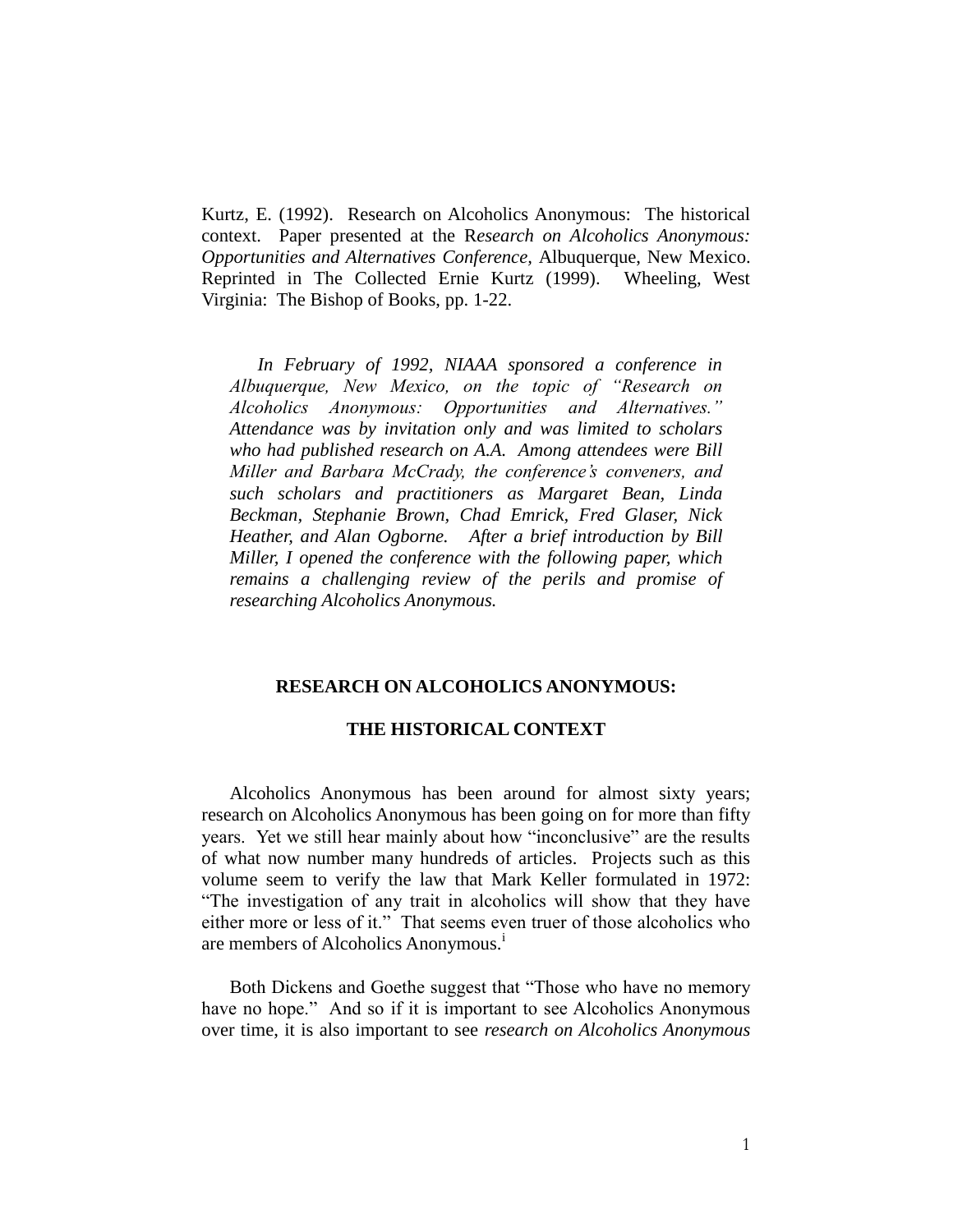over time. For research on A.A. has its own history, and the story of *what* we have learned about Alcoholics Anonymous, and of *how* it was learned, reveals certain patterns that it would be irresponsible to ignore.

One such pattern is the incomplete parallel, over the past halfcentury, between research on alcoholism and research on Alcoholics Anonymous. The former has emphasized, in turn, the psychological, the sociological, and the biological. The pattern of research into A.A. runs differently: first came the sociological, then the psychological, and now more and more interest is shown in the spiritual. Throughout that pattern, uneven though it may be, we find two recurrent motifs; and it is under those headings of, for want of better terms, *accuracy* and *objectivity*, that this paper is organized.

#### *The First Motif: Accuracy*

Most of the earliest research on Alcoholics Anonymous was conducted by sociologists. Their primary method was careful, attentive listening to A.A. members, both within and outside of A.A. meetings, followed by analyses of what they had heard and seen. The names of Robert Freed Bales, Selden Bacon, and others are surely familiar.<sup>11</sup>

The scope of this earliest research was limited, but the questions asked did derive from accurate, exact data. Later researchers, who ask more sophisticated questions, have not always continued that criterion. One example from the conference that engendered these papers. In conversation, a participant mentioned three studies, observing almost parenthetically that they "demonstrated that Alcoholics Anonymous doesn't work." But as Chad Emrick promptly pointed out, the articles in question all studied individuals mandated to A.A. by the courts. "What those articles demonstrate," Emrick observed, "is that *coercing* people into Alcoholics Anonymous does not work."<sup>iii</sup>

Another example, more obvious but also more common: whatever the terms used, failure to advert to the A.A. distinction between mere *dryness* and true *sobriety*, between "putting the cork in the bottle" and attaining a degree of *serenity*, signals a very poor understanding of Alcoholics Anonymous. And so claims that "Alcoholics Anonymous emphasizes that drinking is the principal cause of its members' life problems," awaken in the aware reader wonder that an apparently serious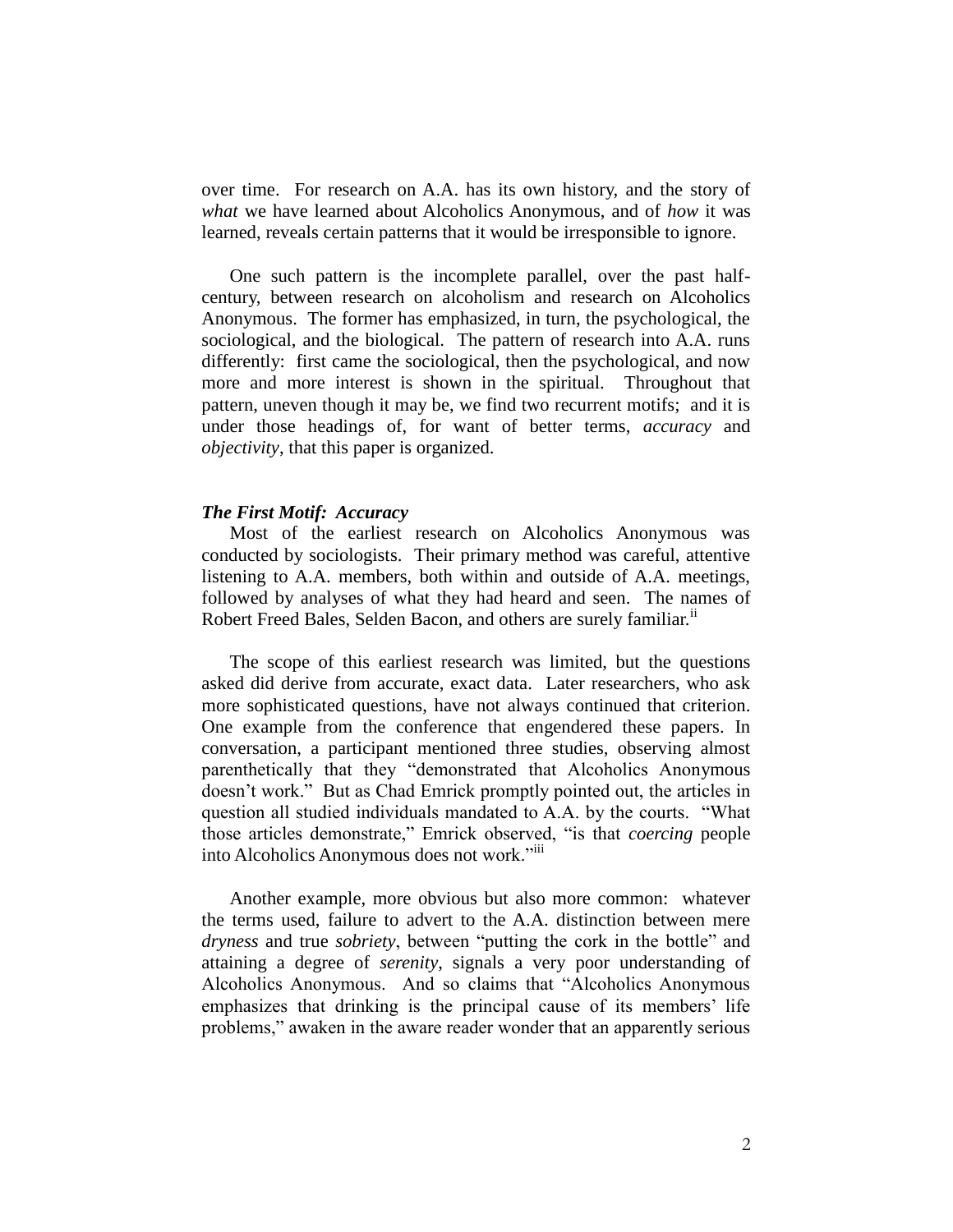student of A.A. seems unfamiliar with the chapter of its book titled "How It Works," wherein may be found the obvious key sentence: "Selfcenteredness! That, we think, is the root of our troubles."iv

Why this confusion? Why the decline of accuracy? Are more recent researchers less careful students? Probably not. A large part of this problem can in fact be laid at the door of Alcoholics Anonymous itself. For especially in recent years, there is a very real sense in which, increasingly, there is no such thing as Alcoholics Anonymous – rather there have developed Varieties of the Alcoholics Anonymous  $Experience.<sup>v</sup>$ 

Under the impact of alcoholism treatment (through which an increasing number of new A.A. members arrive at the fellowship), shaped also by cultural pressures to widen the concept of addiction, Alcoholics Anonymous, decentralized as it is, now presents itself in a vast variety of groups, of formats, of understandings even of such basicto-A.A. realities as *serenity*, not to mention spirituality. This can be a difficult point for people like us to accept, people who want to study Alcoholics Anonymous. Even when we study process, we like our phenomenon to hold still. At the very least, we want it to *be* phenomenon rather than a multiplicity of phenomena. $v<sub>i</sub>$ 

But A.A. doesn't hold still, and increasingly it mutates. Current research suggests that most A.A. members agree that it is no longer possible to assume that every meeting listed in an A.A. meeting-list is an A.A. meeting. To take an example recently offered: "I went to this place where a meeting was listed, in Akron itself, for God's sake, and they began by suggesting we go around the table and tell 'how we had nurtured our inner child today.' Hell! I'm a drunk, so I left: that wasn't the kind of meeting I need to keep me sober." $\frac{1}{10}$ 

Note the *kind of* variety addressed here: this point has nothing to do with the different kinds of *subjects* investigated: young or middle-aged or old; also using or not using drugs other than alcohol, legal or illegal; and other such obviously important differences. The point here concerns the varieties of *experiences* available within Alcoholics Anonymous – and the consequent reality that *all* generalizations about Alcoholics Anonymous need careful qualification.<sup>viii</sup>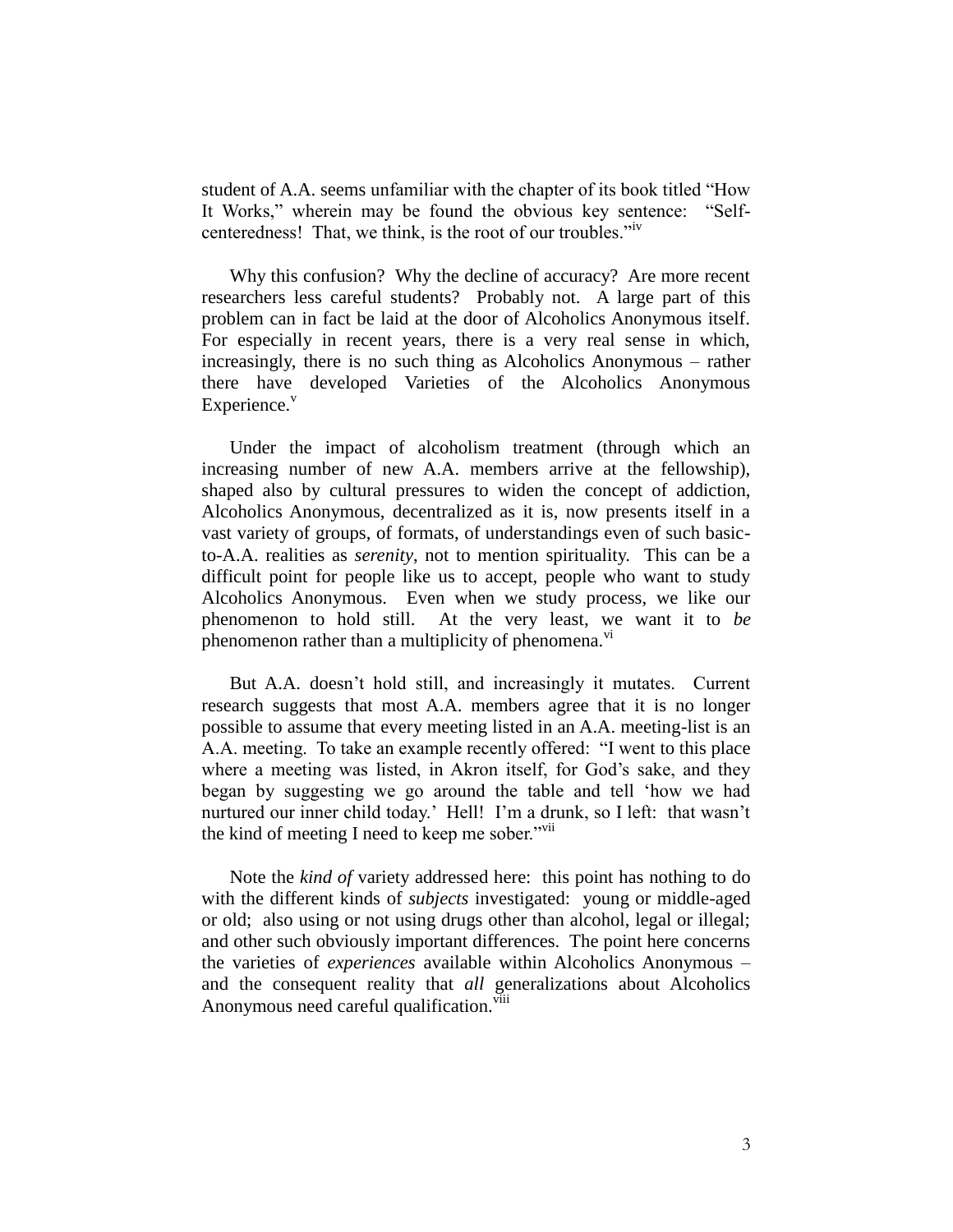But there is a consolation connected with this caution: Although the *breadth* of A.A.'s varieties is a new phenomenon, the reality of diversity within Alcoholics Anonymous is not merely recent. A.A.'s differences were one reason why it developed in so decentralized a fashion. Early researchers were aware of that, but they fell into the easy (and enduring) trap of researching what was available – studying those A.A.s who welcomed their research. Influenced also by the secularization hypothesis shared by most sociologists of the era, they tended to overlook the Akron birthplace of A.A. and its more Oxford Grouporiented offspring, concentrating their attention on New York A.A. and its derivatives. The affiliations (and so the locations) of those early students also suggest that they found East coast A.A. more convenient to research. Then too, the strong personality and central role of Bill Wilson had much to do with this focus. Although Bill himself to a perhaps surprising extent welcomed diversity and even disagreement, seeing in them a useful spur to the spiritual virtue of *tolerance*, not all members agreed with him, even about that.<sup>ix</sup>

Because most of the differences within A.A., then and now, concern "the spiritual," this point will be picked up below, when we examine that aspect of research's history. A final example, however, may helpfully conclude this introduction to the importance – and the difficulty – of *accuracy*. Many recent researchers refer to Alcoholics Anonymous as a "self-help" program. As validly as that term may reflect sociological precision, as useful as it may be to distinguish from help-byprofessionals, when the phrase spills over to questionnaires or interview schedules, it implicitly sorts the sample: only relatively recent A.A. adherents accept that term. A majority of those with over ten years sobriety, my research indicates, object to that label, saying: "No, we tried that, self-help, and it didn't work – that's why we're a God-help program."<sup>x</sup>

And so we are brought back to that ungainly topic, "the spiritual." Because "the spiritual" is a delicate if not difficult topic for most academicians, let's approach it from a more familiar and congenial direction: our commitment, as researchers, to objectivity.

## *The Second Motif: Objectivity*

By *objectivity* I mean, first, care that *the kind of questions* asked are *true* to the phenomenon being studied. Recently, ornithologist Robert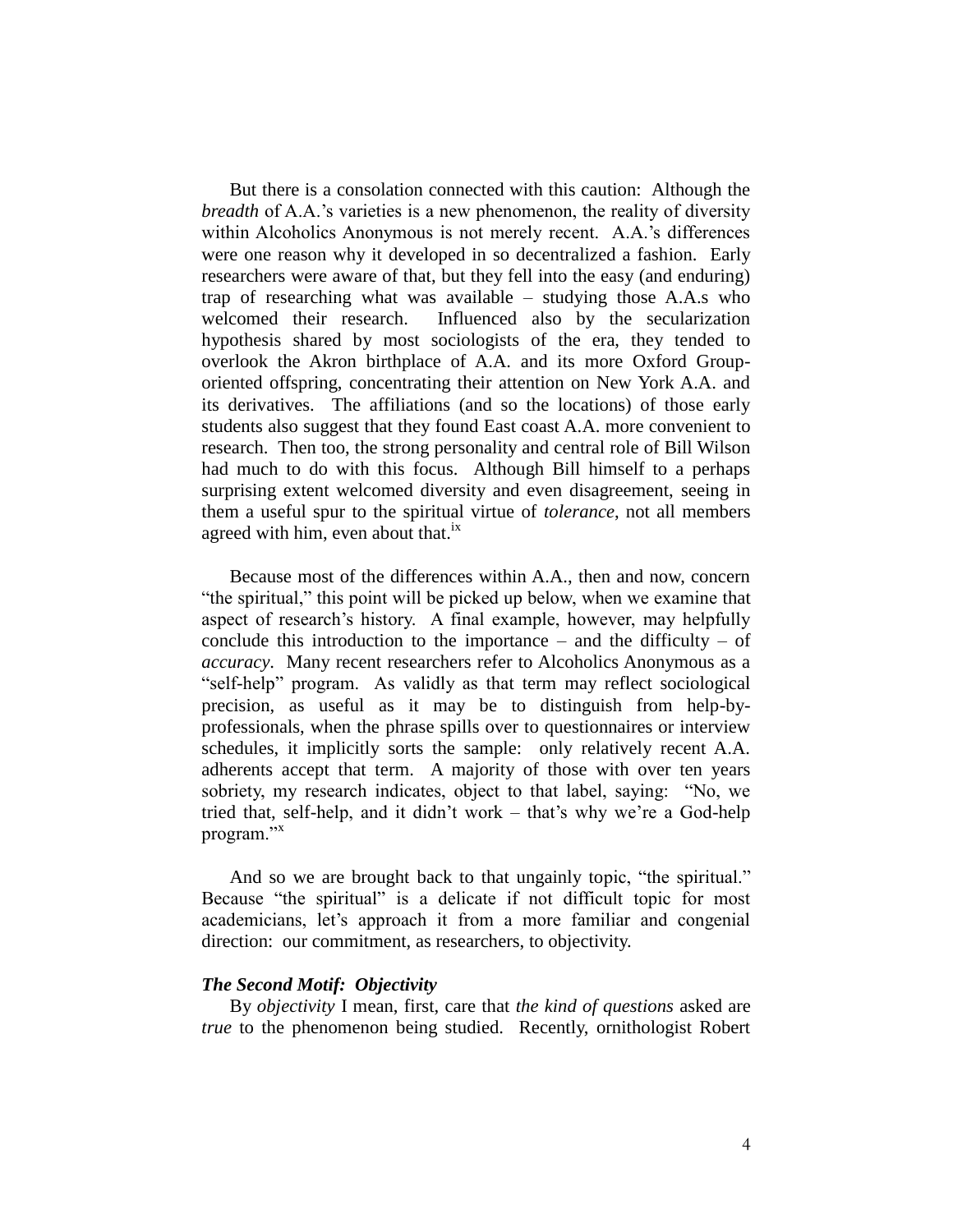McFarlane reminded that "Science is the art of phrasing questions and identifying their attendant assumptions."<sup>xi</sup> And so in the name of science, let me as a practitioner in the humanities raise some questions about the assumptions that have attended the history of research into Alcoholics Anonymous – questions raised by my research into the way later researchers have used earlier research on A.A.

Why is it that the most richly accurate as well as most objectively balanced recent studies of Alcoholics Anonymous come in dissertation form, from new rather than established scholars – Taylor, Johnson, Vourakis, Smith?<sup>xii</sup> Why is it that there are so few references to this literature among the major figures currently publishing in the field? Should not research scholars keep abreast of and make available more widely the newest contributions to knowledge? And why are certain other articles so frequently cited – at times in ways that raise questions about the assumptions attending their citation?

Let me be specific. Many continue to cite Seiden, whose 1955 master's thesis was based on an *n* of 50, to the effect that "the use of A.A. members in research as representative of the total alcoholic population is unwarranted." Given the date, that discovery was a real contribution, meriting mention even if only for historical reasons. But in all the references to it over the most recent 15 years, I have yet to see any mention of one finding that led Seiden to his conclusion: "Whether in terms of amount of ego strength, comparability to psychiatric populations or recovery from alcoholism, the A.A. [members] appear to be psychologically 'healthier,' i.e. deviate less from the theoretically normal (nonalcoholic) personality." Is that totally irrelevant . . . or merely unwelcome at a time when the ruling assumption seems to be that only those inclined to "infantilism," "authoritarianism" and "religiosity" will do well in Alcoholics Anonymous? $X^{x_{11}}$ 

Another example: Studies of A.A. and spirituality seem bound to cite Robert Kenneth Jones's examination of the "Sectarian Characteristics of Alcoholics Anonymous" (again with an *n* of 50). One wonders how carefully those who cite Jones have read his 1970 article, which blends keen sociological insight with the kind of errors inevitable in an analysis based on however detailed observations of A.A. in just one locality (Merseyside). But the habitual citation of Jones troubles for a deeper reason: the context for his description was the religious situation in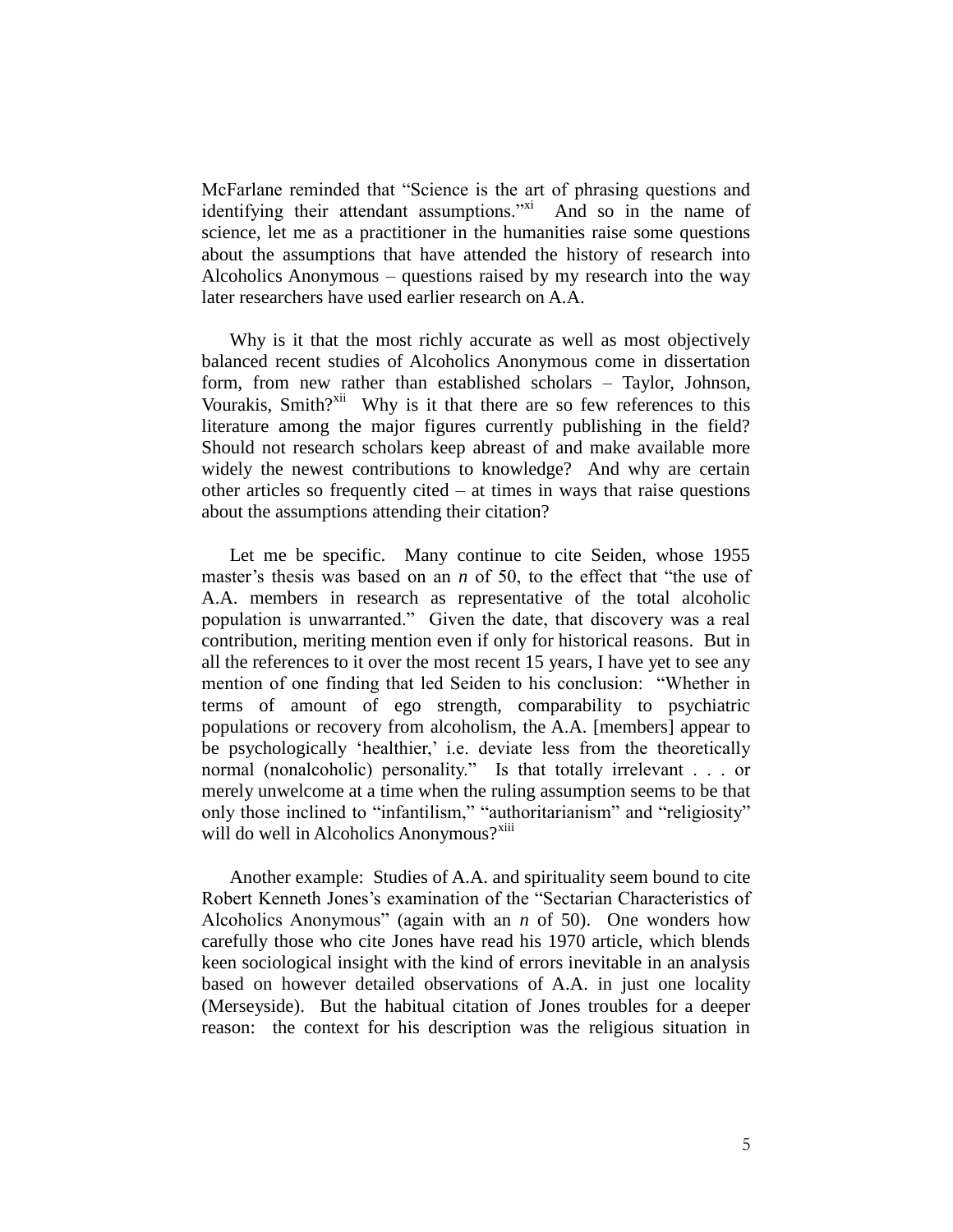England, which – with its established church and categories of "dissenters" – differs from most other cultures in its understanding of *sectarian*; yet Jones is almost always cited without any advertence to that British context. Why? Because the implications of his terminology are congenial? $x$ iv

A final example: the continued citation of Aharan's 1970 criticism that A.A. members "can't express feelings of depression, disillusionment, fear." Aharan worked out of London, Ontario, and so until I moved to the Detroit area, with its convenient bridge and tunnel, I wondered whether a peculiar reticence might characterize Canadian alcoholics. Not so. But in any case, we are talking about citation. And so it is justified to wonder: At how many meetings – and at *what kinds of* meetings – have those who cite Aharan carefully listened? How many sponsors have they interviewed? Even more importantly, have they attended any after-the-meeting gatherings, the importance of which for understanding A.A. has been detailed by Rudy, Denzin, Smith, and others? Given our awareness of the impact of treatment therapies on A.A. practice, Aharan's complaint would seem to invite follow-up study rather than uncritical citation of a two-decade-old generalization that was questionable even when first formulated.<sup>xv</sup>

Question: Do we not have some responsibility to evaluate previous research, or at least to place it in some kind of context . . . or is our obligation solely to pile up the names of those who seem to support some point we are making? This is a pragmatically important as well as a methodologically valid question, for the biases that can creep in are not merely benign. We are all familiar, at least in theory, with the Hawthorne and Heisenberg effects: the impact of the observer on the observed. What, then, are the effects of the condescension some researchers show towards Alcoholics Anonymous? How self-fulfilling, for example, become prophecies about who will do well, and who poorly, in A.A.? Not only can such judgments influence who gets sent to A.A., but do you think for a moment that the newly sober drunk does not have antennae attuned to the referrer's attitudes?

Let's examine another example. After finding that "affiliates who are younger, male, and lower in SES [socio-economic status], have more slips, are in AA a shorter time [and] tend to be less stable," Joseph Boscarino made it the main point of his 1980 article that such individuals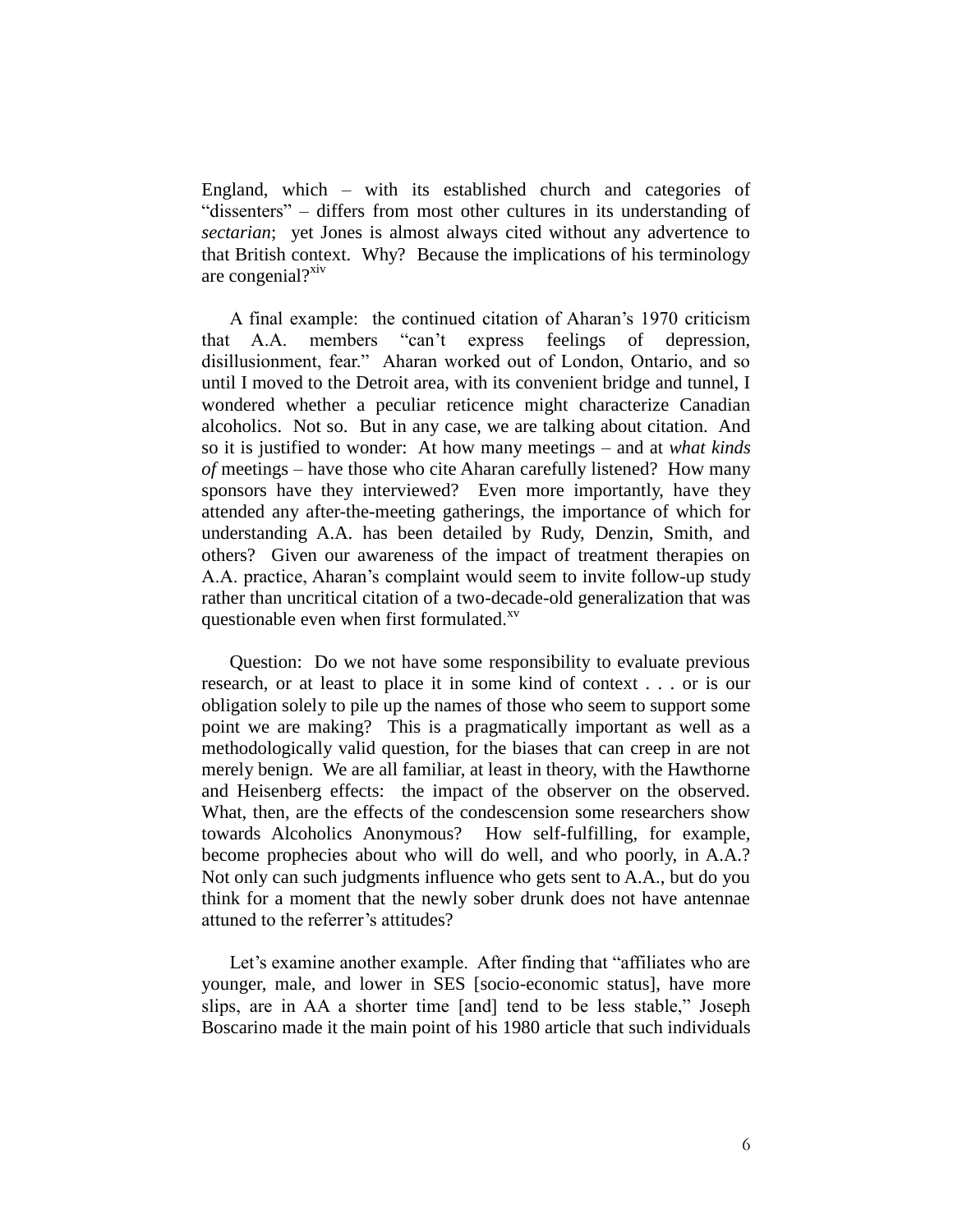should still be referred to A.A., but that "additional efforts should be made to maximize the effectiveness" of such referrals. Most citations of Boscarino refer to his "findings" and ignore his recommendations. Which would seem unfortunate, because a decade after Boscarino, research by Keith Humphreys *et al*. indicated that "it would be unwise . . . to assume that there is a requisite level of education or social stability that must be attained before a client will affiliate with NA or AA." Examining another common assumption, Humphreys's co-authors observed that while it was possible to assume that clients in residential settings were more likely to attend A.A. because they had more severe problems, it was also possible to assume that higher attendance was due to the staff members in such settings more vigorously encouraging clients to such involvement because they themselves were more likely to be "in recovery from substance abuse and to endorse the philosophy of AA/NA." As always, the choice of assumptions lies with the one doing the citing. $^{xvi}$ 

A final example of how the failure of respect can shape assumptions that may flaw the interpretation if not the results of research. In 1964, Mindlin reported that those "who had attended A.A. meetings were less likely to describe themselves as isolated, lonely, or socially ill at ease." Two decades later, Ogborne and Glaser (1984) offered her observation as evidence that Alcoholics Anonymous served best those with a developed "capacity to function in group settings." That is one possible reading, but might there not be the barest possibility that A.A. attendance helps some to overcome loneliness and isolation? This latter interpretation is supported not only by Bacon's (1957) comments on A.A.'s "Resocialization" of the alcoholic, but by Tremper's almost model sensitivity to the which-comes-first question in his 1972 study of "Dependency in Alcoholics."xvii

By this time, I am sure, you sense my own bias on these questions – and so let me speak directly to it, lest my very real animus be misunderstood. I carry no brief for Alcoholics Anonymous. There are many things about and in A.A. that merit questioning, and my sole act of faith here is in the ultimate value of all real research. But the tradition of historical research within which I work holds it to be a fundamental ethic of scholarship that one seeks *first* to understand any phenomenon in and on its own terms; only then can interpretation and criticism worthy of the names result. The ideal is perhaps clearest in the physical sciences . .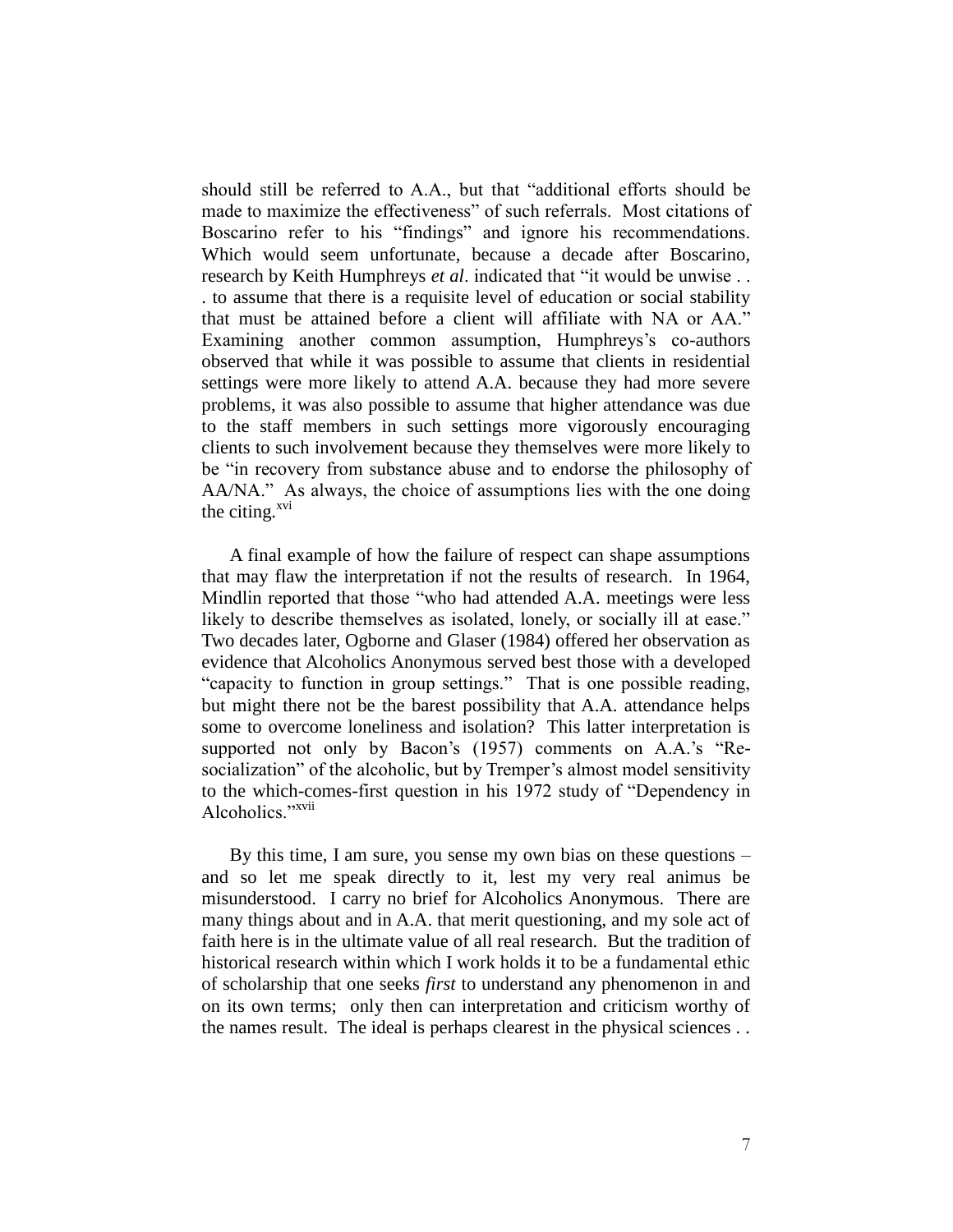. to be open-minded in the sense of *respecting* what one studies, whether it be the human genome or Jupiter's moons or the AIDS virus. Such respect is not "bias": it is rather the pre-requisite for accurate study.<sup>xviii</sup>

When A.A.'s co-founder queried his physician about his "spiritual experience" in Towns Hospital in December of 1934, what if Dr. Silkworth had conveyed the attitude toward spirituality that seems to characterize some researchers? Why is it that some who choose to research Alcoholics Anonymous seem to bring to that task attitudes toward "the spiritual" that if held toward homosexuality would be termed homophobic? Why, to be more concrete, are pejorative terms such as *religiosity* and *authoritarianism* preferred to the as-descriptive-words *spirituality* and *commitment*? We carefully eschew ethnic epithets and gender slurs: Why can researchers not show a similar sensitivity to the sensibilities of the alcoholics we study? Is it fair to ask their respect if we are unwilling to offer them ours? $x^{xx}$ 

Why do I raise so sensitive a point? Because research is that sensitive. An enduring issue in studying Alcoholics Anonymous has been "cooperation." Given the decentralized nature of the A.A. fellowship, the autonomy of its groups, the thrust of its Traditions, researchers are frequently frustrated in their attempts to get cooperation from members of Alcoholics Anonymous. I empathize: historical research, which relies on access to documents, also requires cooperation; and I have discovered that just as we generalize about "members of Alcoholics Anonymous," A.A. members generalize about "researchers." And so if you gain respect, my research may be easier. And if I violate and lose respect, your research may suffer. As researchers into Alcoholics Anonymous, we are all in this together, whether we like that or not! A.A. members, after all, are human beings: one thing they do not like – any more than we do – is being scorned, having those realities that hold precious meaning for them demeaned and dis-respected.<sup>xx</sup>

Let's review but one manifestation of this concern. Respect touches on *ethics*, and our research may require a special sensitivity in this area. Recall the questions raised by Fred Davis in his discussion of a research project of John F. Lofland and Robert A. Lejeune. Wishing to investigate "what features of the social structures of A.A. groups may facilitate or deter affiliation," Lofland and Lejeune undertook field observation of about 70 A.A. groups (all in Manhattan) to which they sent "agents" who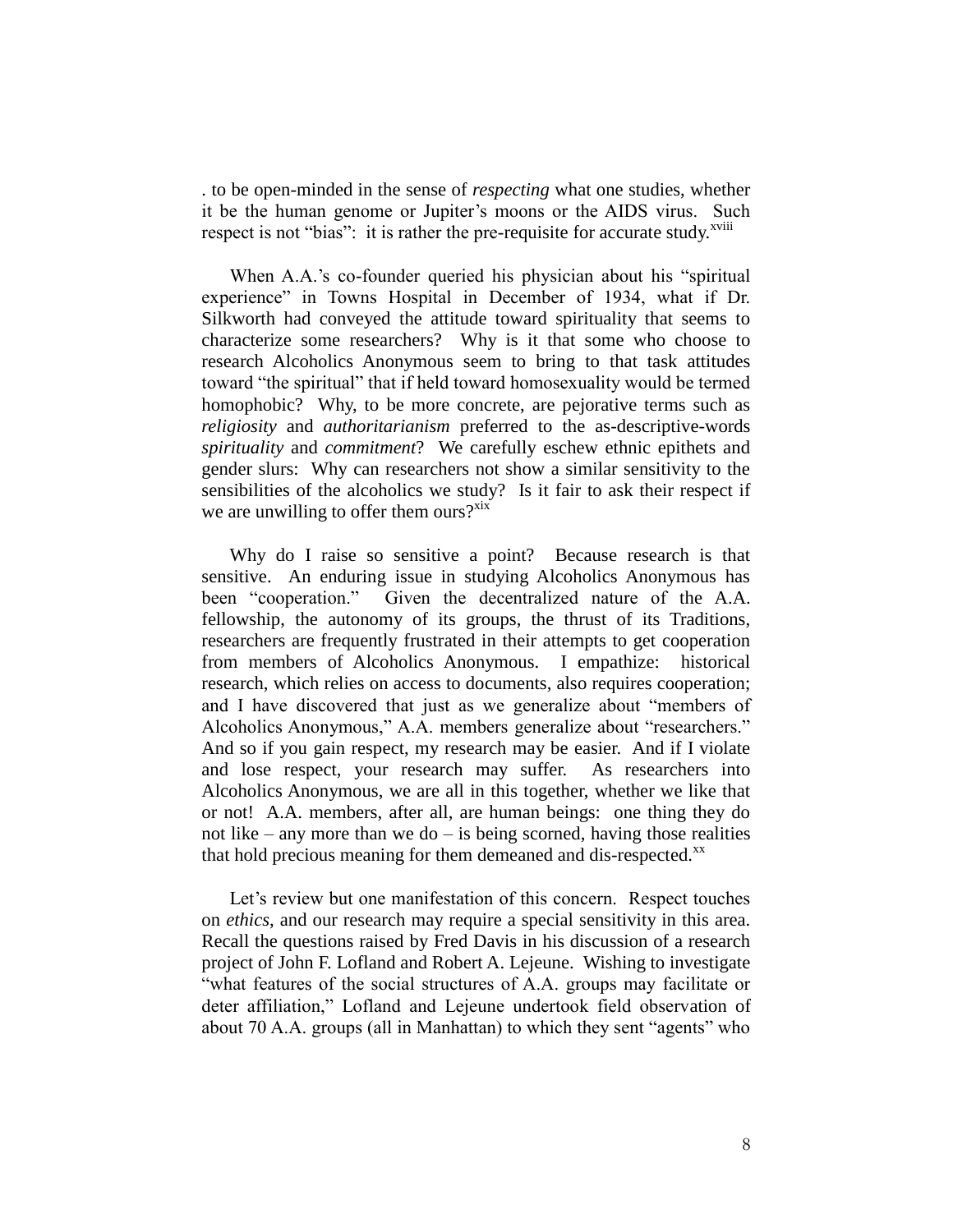"posed as" A.A. newcomers. Davis questioned whether there might not be an ethical problem in such "premeditated deception," objecting that in the name of scholarship, it "constitutes a travesty upon A.A.'s identity." Davis went on: "This is not to say . . . that the sociologist is compelled to accept as truth the ideology by which the organization represents itself to outsiders. But, it is a far cry from intellectually detaching oneself from an organization's values to engaging in acts which effectively make a mockery of them."<sup>xxi</sup>

Note that the point here – the *impartiality* that can be guaranteed only by *respect* – concerns not criticism of Alcoholics Anonymous, which has been available for over four decades, but the specific history of critical research on the fellowship and its program. That history reveals a consistently recurring motif: the problems inherent in attempts to research "the spiritual" in the broadest sense of that much abused term. The story of those research efforts suggests that, for our purposes, it may be helpful to approach that theme from a sensitivity to the distinction between quantitative and qualitative research – or, from another perspective, to the differences between the research approaches of distancing and of immersion.<sup>xxii</sup>

The earliest research into Alcoholics Anonymous was primarily qualitative, and that remained the norm until relatively recently when, paralleling alcoholism research's turn to the biologically concrete in preference to the psychologically and sociologically amorphous, research on A.A. also took a strong turn toward quantification. Unlike alcoholism research's yoking of this emphasis with the concretely physiological, however, researchers on A.A. set off on the quantitative trajectory at just the point where the most interesting research questions seemed to deal in some way with "the spiritual."

*Why* the turn to quantification took place, although an intriguing question, lies beyond our research concern here; but it does seem worthy of note that the explosion of quantitative studies and the burst of insistence on operationalizing directly correlate in time with the availability of funding disbursed by bureaucratically administered institutions.

At first glance, the turn to quantification would seem a real boon. How better guarantee accuracy and objectivity than by the quantitative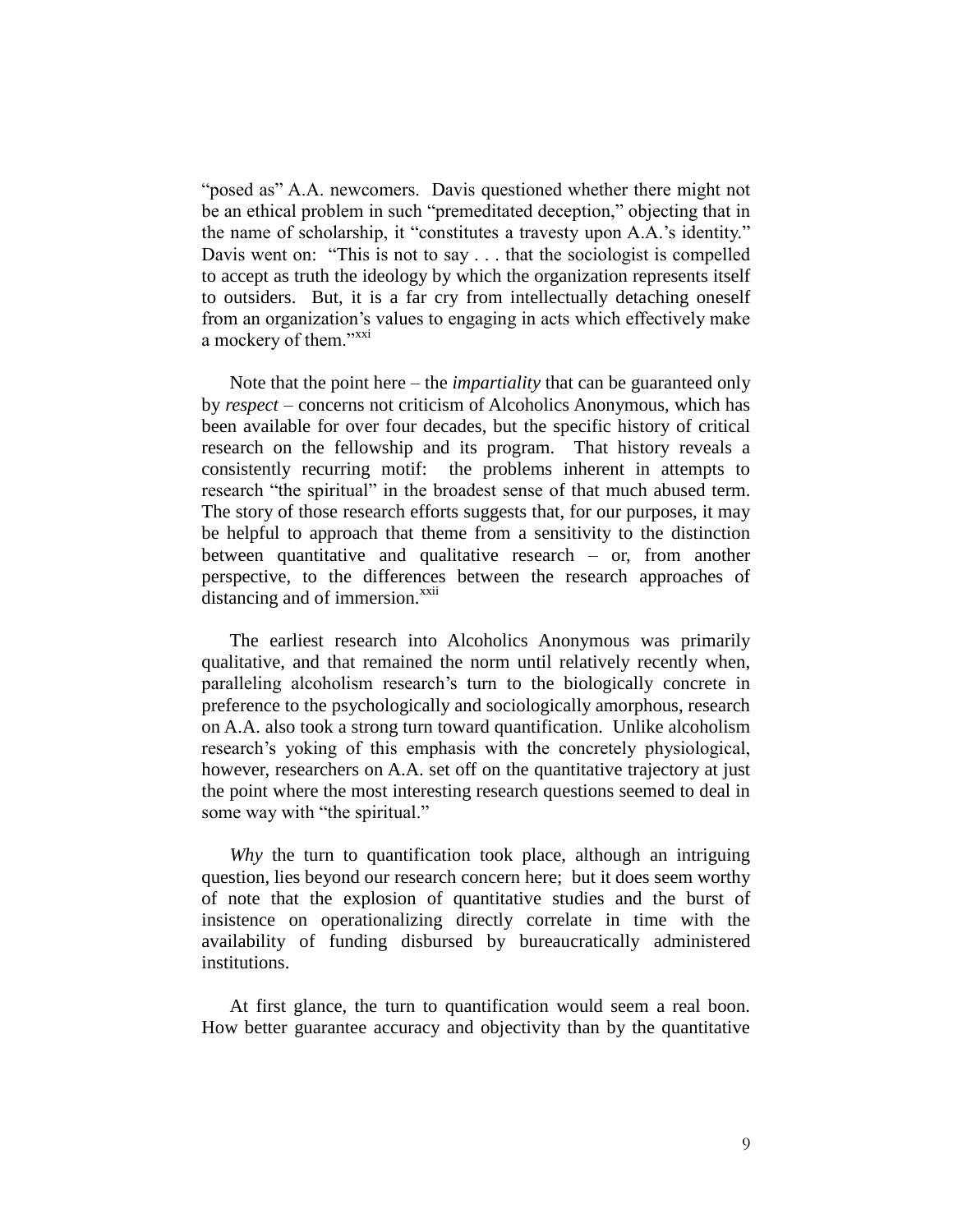approach? Numbers are so precise, so verifiable, so unemotional – apparently, at least, so objectively accurate. Yet quantitative research also has assumptions: not only do we look for what we expect to find, but we see what we look for, as was several times demonstrated at the Conference that gave rise to this book. Early in the proceedings, for one vivid example, Robin Room noted that "Nine per cent of the American population have at some time attended a meeting of Alcoholics Anonymous – that is a number greater than practically any other institution, save the public school and the Catholic Church." A bit later, Don Cahalan, citing the same research study, observed that "*Only* nine per cent of the U.S. population has even attended an A.A. meeting" (italics in his voice). Research practitioners, in other words, continue to rediscover the problems inherent in what Nietzsche termed "the doctrine of the immaculate perception." All data are theory-laden: "Perceivers without concepts, as Kant almost said, are blind."xxiii

For the deeper difficulty arises from the assumption-turned-demand that "the spiritual" can and should be operationalized. The language is new, but the point at issue is ancient. And although the story of this effort does not necessarily reveal that it *cannot* be done, that history does suggest wariness of claims to achieve measurement of spiritual entities. Some campuses are still afflicted with the lecturer who each year convinces some freshmen that love can be equated with genital tumescence – a not inappropriate parallel, if we recall psychiatrist Leslie Farber's analysis of how the demand to prove love is but one example of the futility of demands to impose will on the spiritual, demands for which addiction affords such a fascinating metaphor.<sup>xxiv</sup>

From our perspective, here, perhaps the best evidence that "the spiritual" cannot be directly measured may be found in our ready (and appropriate) acceptance that there exists no "scientific proof" of the efficacy of Alcoholics Anonymous – this despite descriptions by hundreds of thousands of members of Alcoholics Anonymous who attest that A.A. has saved their lives and made it possible for them to live lives worth living. If we have no such proof, despite all the efforts expended over the years by talented and sophisticated researchers, that very lack (1) supports A.A. members' claims that their program and the spiritual cannot be separated and (2) challenges us to think out research strategies that *respect* that reality.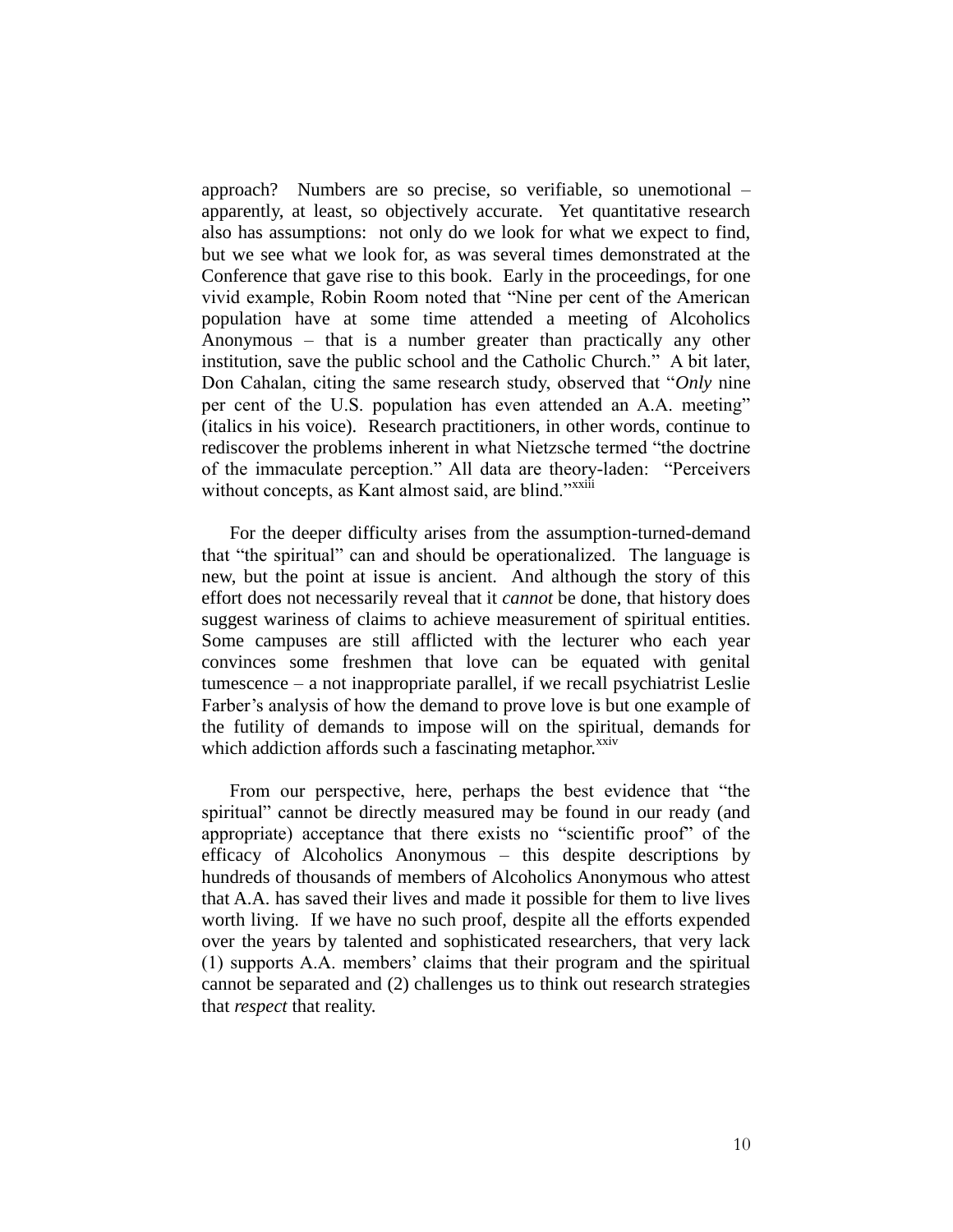A review of research suggests that past endeavors to operationalize the spiritual have produced the same results as attempts to trisect the angle or to prove that four colors suffice the map-maker. Yet recognizing that need not provoke despair. If we can lay aside demands that would require the spiritual to be somehow material, we discover that the spiritual can still be investigated. Historically, in fact, two lines of research into Alcoholics Anonymous have shown particular promise in this area: studies of the affiliation process, and the methodology of content-analysis.

Mindful of the danger of falling into thinly veiled re-pursuits of the alcoholic personality, researchers on affiliation have recently returned to exploring its *process*, in this recapturing a research suggestion implicit in a little-known aspect of A.A. history. A.A. co-founder Bill Wilson, together with medical researchers Abram Hoffer and Humphrey Osmond, discovered early on that some kind of *capacity for the spiritual* seemed to be required if an alcoholic was to get the A.A. program. They understood that capacity not as related to church-going or creedal affirmation or upbringing, but as some kind of process potentially present in every human being, a process that could be prodded. Their efforts to learn the nature of this process in fact underlay Wilson's experimentation with LSD. I do not recommend that readers continue that particular exploration, but awareness of it may help researchers deepen sensitivity to the complexity of the pursuit of spirituality, for which "sober intoxication" is a more than two-millennium old image.<sup>xxv</sup>

"Capacity for the spiritual" is not a new research category: John Clancy broached the topic three decades ago. Others have touched on it more recently, albeit less directly. To the best of my knowledge, only one person, a hobbyist rather than a scholar, is currently researching how early A.A.'s bibliotherapy worked – the practice of assigning certain books to be read, which was seen as an effective way of "opening to the spiritual." But studies of the A.A. practice of sponsorship do follow up on another early hunch about how to achieve that opening. If those who investigate the relationship that is A.A. sponsorship can approach that phenomenon not as a manifestation of "authoritarianism" or "infantilism" but as evidence of the capacity to learn by listening and of a potential for the classic virtue of *humility*, then perhaps we are on the road to researching "the spiritual."<sup>xxvi</sup>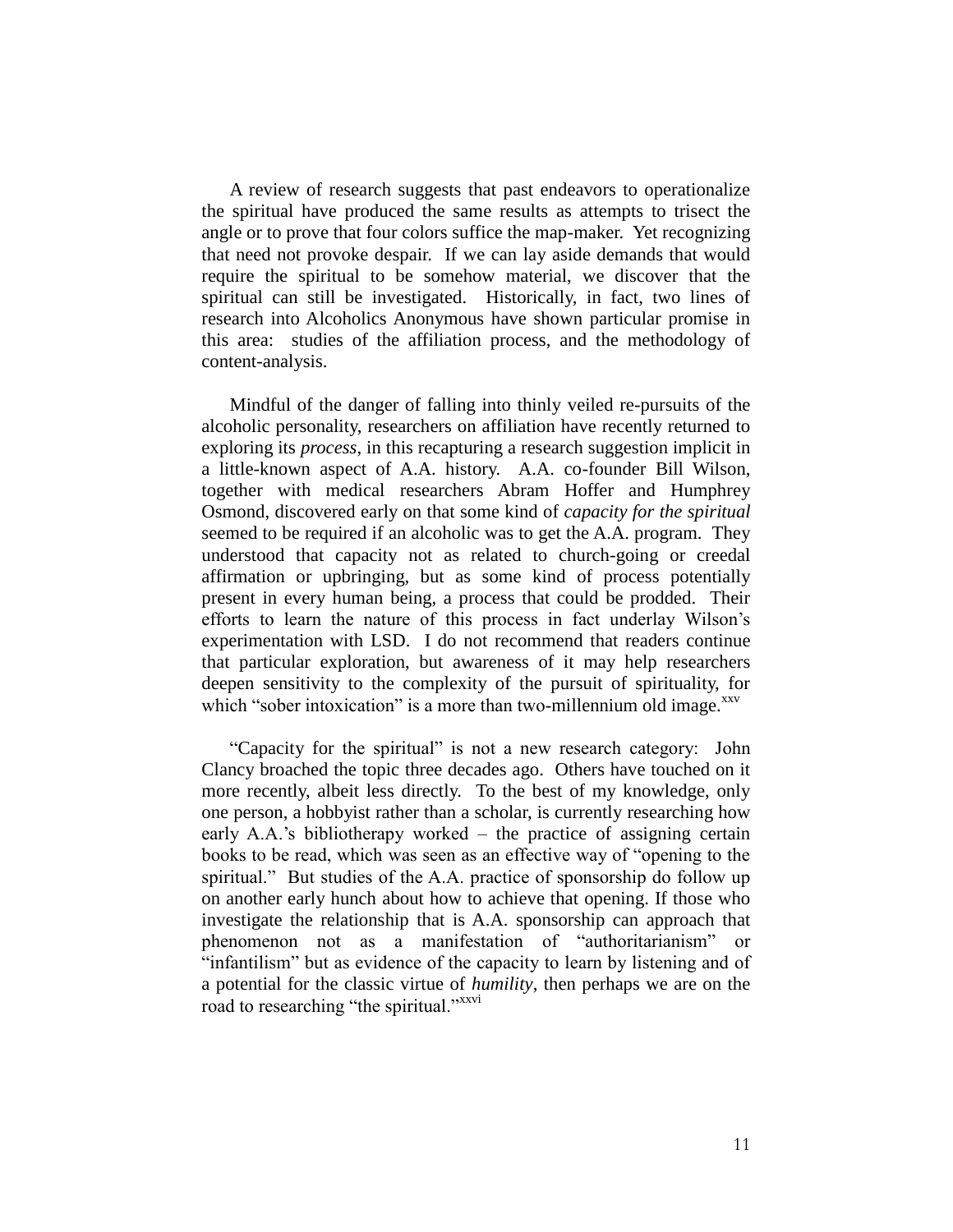The second promising line of research, although so far more hinted at than carried out, is content-analysis – examining the words and concepts used by speakers or in discussions. Used sensitively, content-analysis can happily marry quantitative methodology with qualitative sensibility. I can point to no major formal study, but limited examples are sufficiently plentiful both to offer hope and to point out pitfalls. Murphy's study of the values expressed at A.A. meetings is one landmark here, and the method has been carried forward informally not only in the dissertations of Taylor and Johnson and Smith and O'Reilly, but in the studies of Denzin and Rudy and Rodin . . . not to mention the too often overlooked work of George Vaillant.<sup>xxvii</sup>

## *Conclusion***:**

Accuracy . . . Objectivity . . . Respect: these must guide not only how we approach the topic of our research, but how we approach each other as fellow-researchers into a subject that transcends not only any one of us but, more importantly, any one discipline. The most recent history of research on Alcoholics Anonymous reveals a fault-line not between religion and science – whatever those terms may signify – but between the differing approaches of quantitative and qualitative methodologies . . . between those who believe that truth is best found by maintaining *distance from* the object of study, and those who think truth is best approached by *immersion in* the subject of interest.

On one side, quantifiers and those who fund research reasonably and responsibly request that the realities we claim to study be in some way operationalizable: let's be able to demonstrate that what we study is real, that we are giving, and getting, our money's worth. Those on the other side insist that to study only those aspects of some realities that *are* operationalizable is like undertaking to study non-human life-forms and then restricting the scope of investigation to four-footed fur-bearers: convenient as such a research-design may be, the sample will not be representative of the population.

How might we bridge this gap, so that we can – truly – learn from each other? Any solution must begin, I suspect, with acceptance that quantitative and qualitative research, the preferences for distancing and for immersion, are in a very real way two different *cultures*. As in most such cases, although real efforts may be made (as well as lip service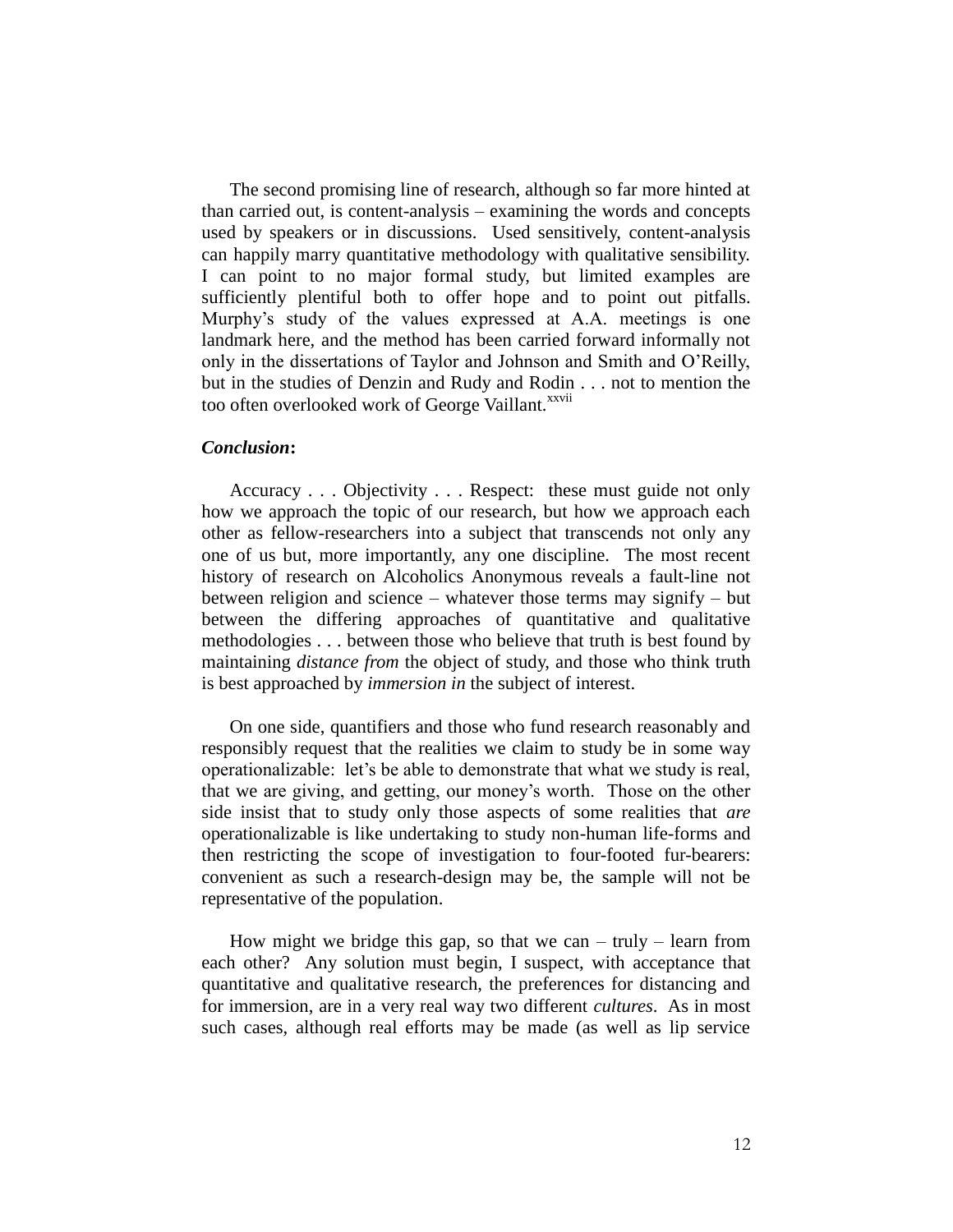given) to tolerance and mutual respect, there always seems to lurk the not-too-well-hidden conviction that one's own culture is best, that one's own methodology is "number one." The pattern, then, will almost certainly continue of operationalizing quantitative researchers decrying the fuzzy and unreplicable nature of qualitative studies, while qualitative researchers challenge whether what is being so precisely measured has any importance, as they gleefully point out the assumptions implicit in the supposedly objective quantitative studies.<sup>xxviii</sup>

Two cultures, then; and on the assumption that this reality will resurface so long as differently-inclined researchers investigate Alcoholics Anonymous, I think the most apt conclusion to our examination of the historical context of research on A.A. is to frame this theme in historical experience made contemporary by recent film. Reviewing the motion picture *Black Robe*, one critic praised its avoidance of "easy romanticism" in portraying the clash of cultures. "Usually today," he noted, pointing implicitly at Costner's *Dances With Wolves*, "one culture does get romanticized and the other trashed." But in *Black Robe*:

> There is a massive, unvarnished dignity, flawed and vulnerable, in both the Native American leader and the French priest. The tragedy is that, for all their nobility and integrity, they inhabit utterly divergent worlds. What is home for one man is chaos for the other. What is beautiful for one is ugly for the other. What is heaven for one is devastation for the other.<sup>xxix</sup>

The story of past research on such topics does not conclusively demonstrate that such is also our fate, but that possibility remains real. Can we hope for more than that future historians will be as generous in viewing the equivalent of these two groups among us? I think we can, if the research inspired by, as well as the research reported in, this volume can become itself a contribution to healing . . . to the making whole of the very diverse efforts of very diverse researchers, by encouraging the commitment of all of us to accuracy, objectivity, and – especially – respect.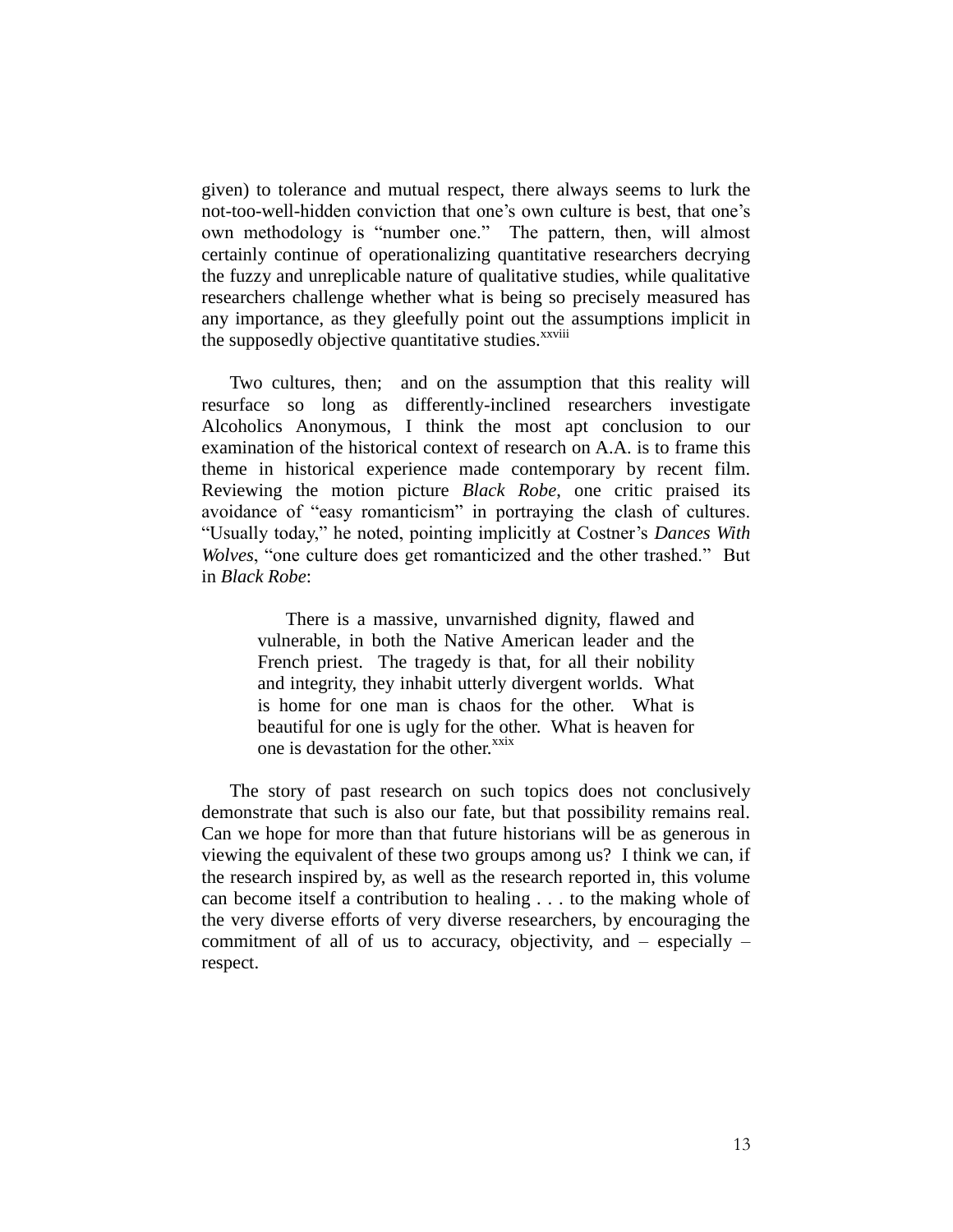# N O T E S

 $\overline{a}$ 

i . Mark Keller, "The Oddities of Alcoholics," *Quarterly Journal of Studies on Alcohol* 33: 1147-1148 (1972); a strong echo may be found in Alan C. Ogborne and Frederick B. Glaser, "Characteristics of Affiliates of Alcoholics Anonymous: A Review of the Literature," *Journal of Studies on Alcohol* 42(7): 670-671 (1981). Charles Bishop, Jr. and Bill Pittman, *The Annotated Bibliography of Alcoholics Anonymous, 1939- 1989* (Wheeling, WV: The Bishop of Books, 1989), list 218 scholarly journal articles, 267 chapters about AA in books, and 93 theses and dissertations on the subject.

ii . Robert F. Bales, "Types of social structure as factors in 'cures' for alcohol addiction," *Applied Anthropology* 1:1 (1941); Walter L. Voegtlin and Frederick Lemere, "The Treatment of Alcohol Addiction: A Review of the Literature," *Quarterly Journal of Studies on Alcohol* 2: 717-803 (1941); Selden D. Bacon, "Sociology and the Problems of Alcohol: Foundations for a Sociologic Study of Drinking Behavior," *Quarterly Journal of Studies on Alcohol* 5: 402-445 (1944); Dwight Anderson, "The Process of Recovery from Alcoholism, *Federal Probation* 8(4): 14- 19 (1944); Robert F. Bales, "The Therapeutic Role of Alcoholics Anonymous as Seen by a Sociologist," *Quarterly Journal of Studies on Alcohol* 5: 267-278 (1944).

iii . J. M. Brandsma, Maultsby, M. C., Welsh, R. J. *Outpatient Treatment of Alcoholism. A Review and Comparative Study*. Baltimore, MD: University Park Press, 1990; K. S. Ditman, G. C. Crawford, E. W. Forgy, H. Moskowitz and C. MacAndrew, "A Controlled Experiment on the use of court probation for drunk arrests." *American Journal of Psychiatry* 124 (1967): 160-163;

iv . Even Emrick, in a very uneven paragraph, says that the A.A. members' lives "remain alcohol-focused." Chad D. Emrick, "Overview," in Marc Galanter, ed. *Recent Developments in Alcoholism*, vol. 7: Treatment Research (New York: Plenum Press, 1989), p. 7; more balanced treatment may be found in Emrick, "Alcoholics Anonymous: Membership Characteristics and Effectiveness as Treatment," *in eodem*, pp. 37-53. The reference in the text is to Alan C. Ogborne, "Some Limitations of Alcoholics Anonymous," *in eodem*, p. 57; *cf*. *Alcoholics Anonymous* (New York: A.A.W.S., 1975 [1939]), p. 62.

For a recent clear and correct understanding, see Hazel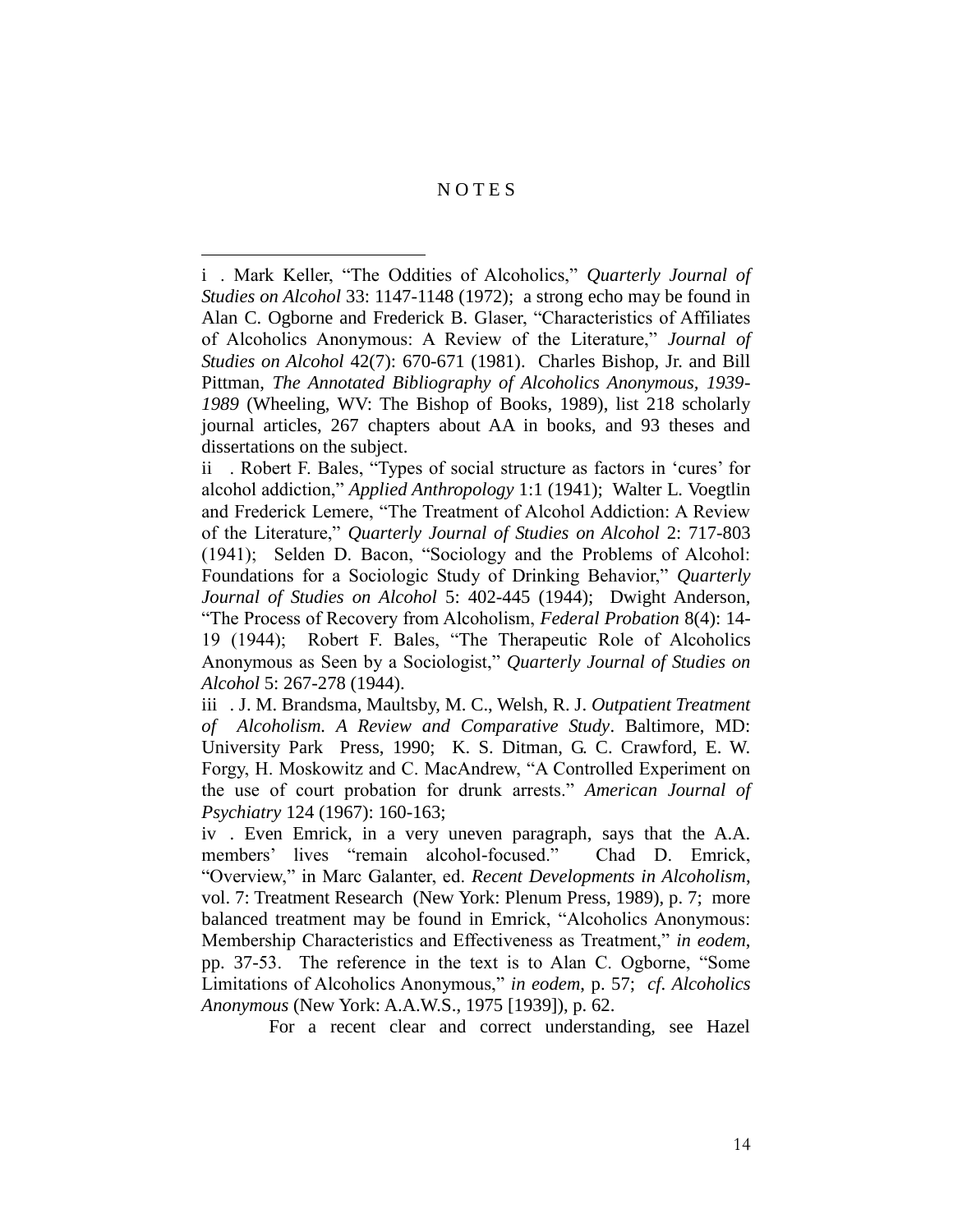-Cameron Johnson, *Alcoholics Anonymous in the 1980s: Variations on a Theme*, Ph.D. dissertation in sociology, University of California at Los Angeles, 1987, p. 277: "In A.A. parlance, to be dry is to be not drinking; to be sober is to be not drinking and to be working on changing 'character defects' and 'making amends' to people who have been harmed. 'Sobriety' implies much more than not drinking; it involves a new way of life which would not include 13th stepping or using the A.A. meetings for dubious types of personal gain." v

. Johnson, as her title suggests, directly addresses the relevance of this point to recent research. At the beginning of her conclusion, she notes concerning her review of previous research: "These social scientists, by ascribing homogeneity to members and groups, were able to justify making generalizations about members, groups, and the social movement with small samples. Many of them then proceeded to examine the most vocal and visible groups in their local areas. I [say] that, although these groups may represent a valid statement about *some* members and groups, they did not speak adequately for the wide range of types found in Alcoholics Anonymous."

vi . On the increasing numbers arriving at Alcoholics Anonymous by way of treatment programs, see "Comments on A.A.'s Triennial Surveys," which "is an analysis of the 1989 survey plus a review of comparable previous surveys from 1977 forward," available from Alcoholics Anonymous World Services. The most detailed treatment of A.A.'s variety, although limited to but one area of the United States (southern California), may be found in Johnson, *Alcoholics Anonymous in the 1980s: Variations on a Theme*. See also Annette R. Smith, *Alcoholics Anonymous: A Social World Perspective*, dissertation, University of California at San Diego, 1991, p. 129: "It is often assumed by outsiders that there is a single pathway to AA success, and that members follow that path in similar cookie-cutter fashion. But as revealed here, there are variations in members' patterns of integration into the social world of AA and in their conversion experiences."

vii . Private correspondence to the author (San Diego, CA), 26 December 1991.

viii . On the "kind of subjects" chosen for studies of Alcoholics Anonymous, note the importance of the point raised by Smith, *Alcoholics Anonymous: A Social World Perspective*. Noting that some (but too few) researchers insist on a full year of sobriety before using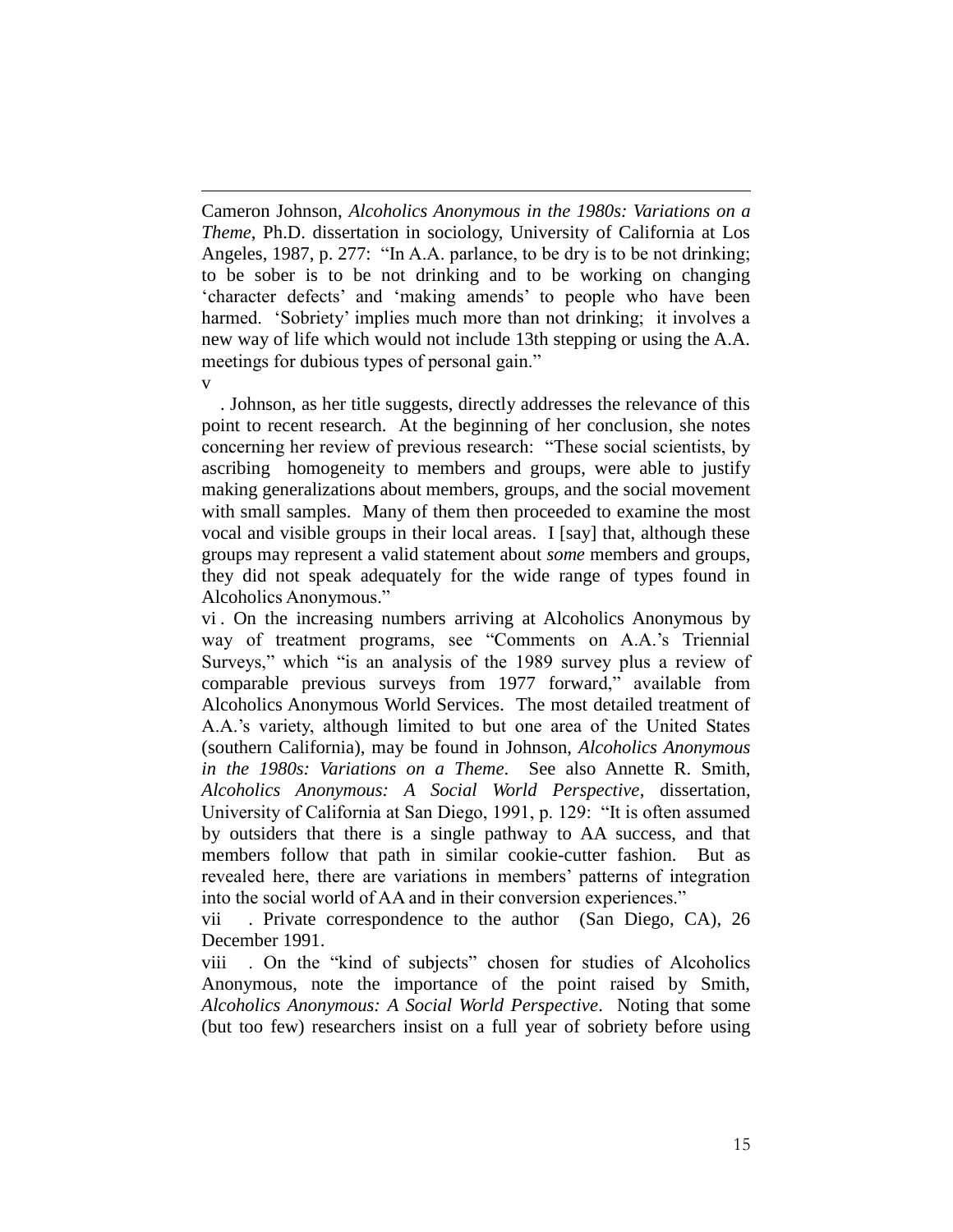someone as an "A.A. subject," Smith observes (p. 72): "Based on some of the data in this research which suggests that many members do not experience full integration for two or more years, it may be questionable that one year is an adequate measure of successful affiliation. . . . It is estimated that as much as two years may be required for some alcoholics to fully recover neurologically."

-

The observation that "*all* generalizations about Alcoholics Anonymous need careful qualification" of course includes that one - although it is closer to tautology than to truth to say that "All members of Alcoholics Anonymous have a desire to stop drinking."

ix . On "secularization," see Oliver Tschannen, "The Secularization Paradigm: A Systematization," *Journal for the Scientific Study of Religion* 30(4): 395-415 (1991); Wilson's letters offer many expressions of the point here . . . and the reasoning behind it:

> But as for the A.A. therapy itself, that could be practiced in any fashion that the group wished to practice it, and the same went for every individual. We took the position that A.A. was not the final word on treatment; that it might be only the first word. For us, it became perfectly safe to tell people they could experiment with our therapy in any way they liked. And on another occasion:

> In the early days of A.A. I spent a lot of time trying to get people to agree with me, to practice A.A. principles as I did, and so forth. For so long as I did this . . . A.A. grew very slowly.

x . Harrison Trice and William J. Staudenmeier, "A Sociocultural History of Alcoholics Anonymous," in Galanter (ed.), *Recent Developments*, vol. 7, p. 32. The prevalence of the reaction noted here is verified by stories and interpretations offered by Frank M., current A.A. archivist.

It merits note that even today, although perhaps not on the level of scholarship represented here, there are individuals seriously studying A.A. according to the ancient split between its New York and Akron manifestations. One Texan, reports regularly how his investigations of the readings and the backgrounds of the earliest New York A.A.s proves (to his satisfaction, if not to mine) that Alcoholics Anonymous originated in the Theosophy of Madame Helena Blavatsky, shaped by aspects of Rosicrucianism. And sometimes the same mail brings me pages from a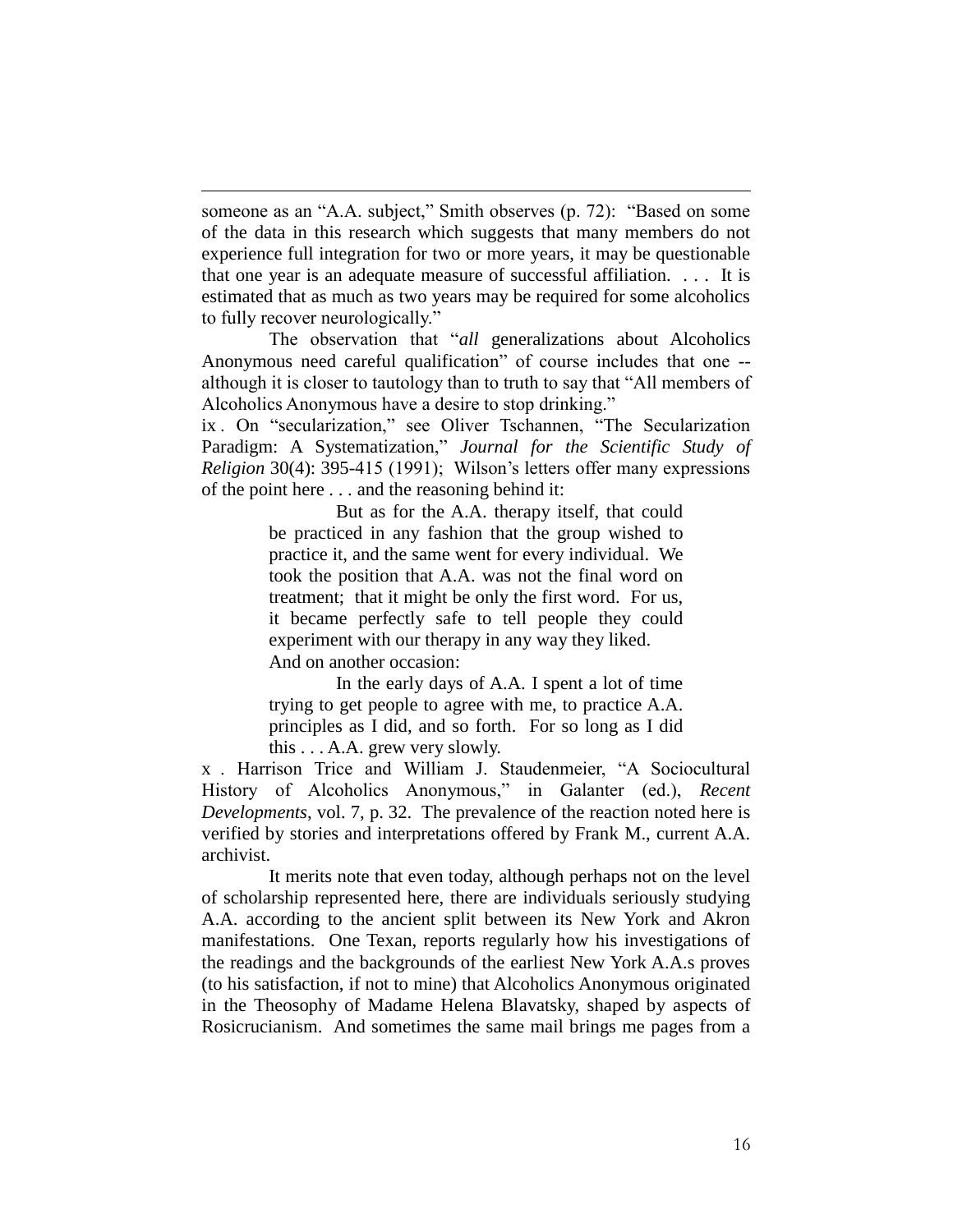Californian who, immersed in the study of the books read by Dr. Bob Smith and other Oxford Group-adhering early A.A. members, demonstrates (again to his satisfaction more than to mine), that every idea in Alcoholics Anonymous derives directly from the King James version of the Bible.

xi . Robert McFarlane, *A Stillness in the Pines: The Ecology of the Red-Cockaded Woodpecker*, as quoted and cited in *The New York Times Book Review*, "Noted With Pleasure," 5 January 1992.

xii . Mary Catherine Taylor, *Alcoholics Anonymous: How It Works -- Recovery Processes in a Self-Help Group*, University of California at San Francisco, 1977 (University Microfilms #79-13241); Christine Helen Vourakis, *The Process of Recovery for Women in Alcoholics Anonymous: Seeking Groups "Like Me"*, University of California at San Francisco, 1989; Hazel Cameron Johnson, *Alcoholics Anonymous in the 1980s: Variations of a Theme*, and Annette R. Smith, *Alcoholics Anonymous: A Social World Perspective*, have already been fully cited.

xiii . Richard H. Seiden, "An Experimental Test of the Assumption that Members of Alcoholics Anonymous are Representative Alcoholics," master's thesis, Denver University, 1955; the research was reported more widely in R.H. Seiden, "The Use of Alcoholics Anonymous Members in Research on Alcoholism," *Quarterly Journal of Studies on Alcohol* 21: 506-509 (1960); one recent citation is Alan C. Ogborne and Frederick B. Glaser, "Characteristics of Affiliates of Alcoholics Anonymous," *Journal of Studies on Alcohol* 42(7): 661-675 (1984); the terms "infantilism," "authoritarianism" and "religiosity" appear in Ogborne, "Some Limitations of Alcoholics Anonymous," pp. 55, 58, and *passim*.

xiv

-

. Robert Kenneth Jones, "Sectarian Characteristics of Alcoholics Anonymous," *Sociology* (Oxford), 4: 181-195 (1970). Jones informs, for example, that "One of the A.A. symbols . . . is an empty pint beer glass which is placed on the speaker's table." On the specific topic of "sect," although Jones mentions "Niebuhr" (with no indication of whether Reinhold or H. Richard), not Niebuhr nor Weber nor Troeltsch are cited; Jones's bibliographical citations on the topic of "sect" are to two books by Bryan R. Wilson, both of which are manifestly oriented to the British context. A more American-oriented treatment of the same question may be found in Robert C. Fuller, *Alternative Medicine and American Religious Life* (New York: Oxford University Press, 1989), see especially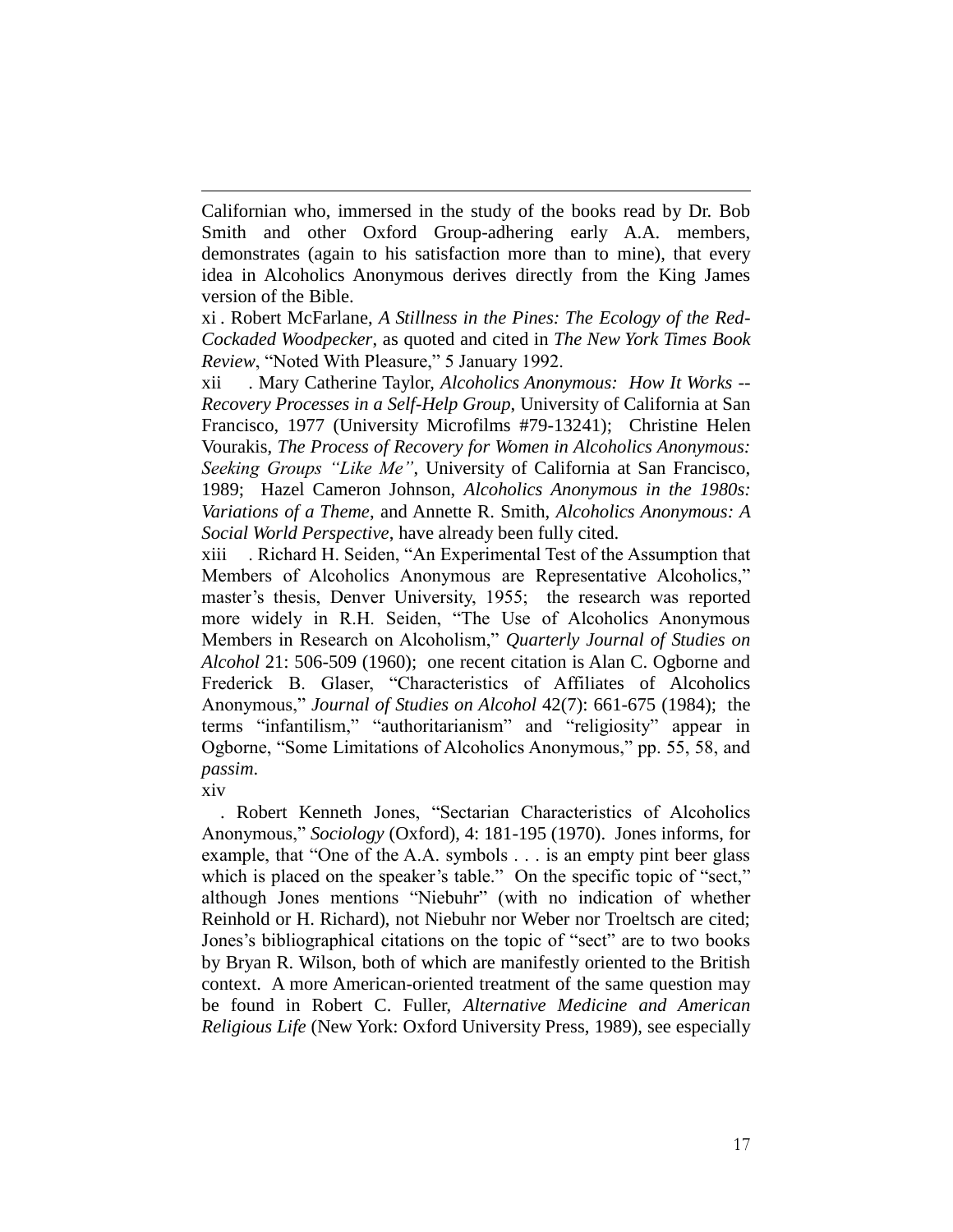pp. 77ff. and 123 for the criticism, 132ff. for the perspective.

-

xv . Charles Aharan, "A.A. and Other Treatment Programs: Problems in Cooperation," *Addictions* (Toronto), 17: 25-32 (1970). The direct quotation in the text here is from the CAAAL abstract: in the article itself, Aharan wrote that "in some [A.A.] groups, if a person wants to be recognized as a member in good standing, he does not speak about his fear of people, his inability to work . . . the program, the fact that he often behaves badly, or that he is unhappy and depressed -- even if all these things are true." This article is adapted from a talk Aharan presented at the 35th Anniversary International Convention of Alcoholics Anonymous. For a recent citation, Ogborne, "Some Limitations of Alcoholics Anonymous," p. 57. As to the questions raised in the text, all of these points, I am informed, were noted in the discussion after Aharhan's original presentation of his paper.

xvi . Joseph Boscarino, "Factors Related to 'Stable' and 'Unstable' Affiliation with Alcoholics Anonymous," *International Journal of Addictions* 15(6): 839-848 (1980), italics Boscarino's; Keith Humphreys *et al*., "Factors Predicting Attendance at Self-Help Groups After Substance Abuse Treatment: Preliminary Findings," *Journal of Consulting and Clinical Psychology* 59(4) 591-593 (1991); B.E. Mavis and B.E. Stofflemayr, "Paraprofessionals, Staff Recovery Status, and Client Satisfaction in Alcohol Treatment," Paper presented at the 97th Annual Convention of the American Psychological Association (1989).

xvii . The reference here is to Ogborne and Glaser, "Characteristics of Affiliates of Alcoholics Anonymous," 663-664, reporting the research of Dorothee F. Mindlin, "Attitudes Toward Alcoholism and Toward Self; Differences Between Three Alcoholic Groups," *Quarterly Journal of Studies on Alcohol* 25: 136-141 (1964); Selden D. Bacon, "A Sociologist Looks at A.A.," *Minnesota Welfare* 10 (10), 35-44 (1957); Mel Tremper, "Dependency in Alcoholics; A Sociological View," *Quarterly Journal of Studies on Alcohol* 33, 186-190 (1972); Smith, *Alcoholics Anonymous: A Social World Perspective*, also offers sophisticated awareness of "which comes first" questions.

xviii . The dangers of bias, of course, run in two directions; and the fact that I have chosen to focus on one should not be taken to mean that I ignore the other -- see Note #10, above. Past research on Alcoholics Anonymous and "the spiritual" alerts to the dangers of both opposed biases. On the one hand there is scorn of "the spiritual," evident disbelief in any such reality. Even if the scorn is muted, assumptions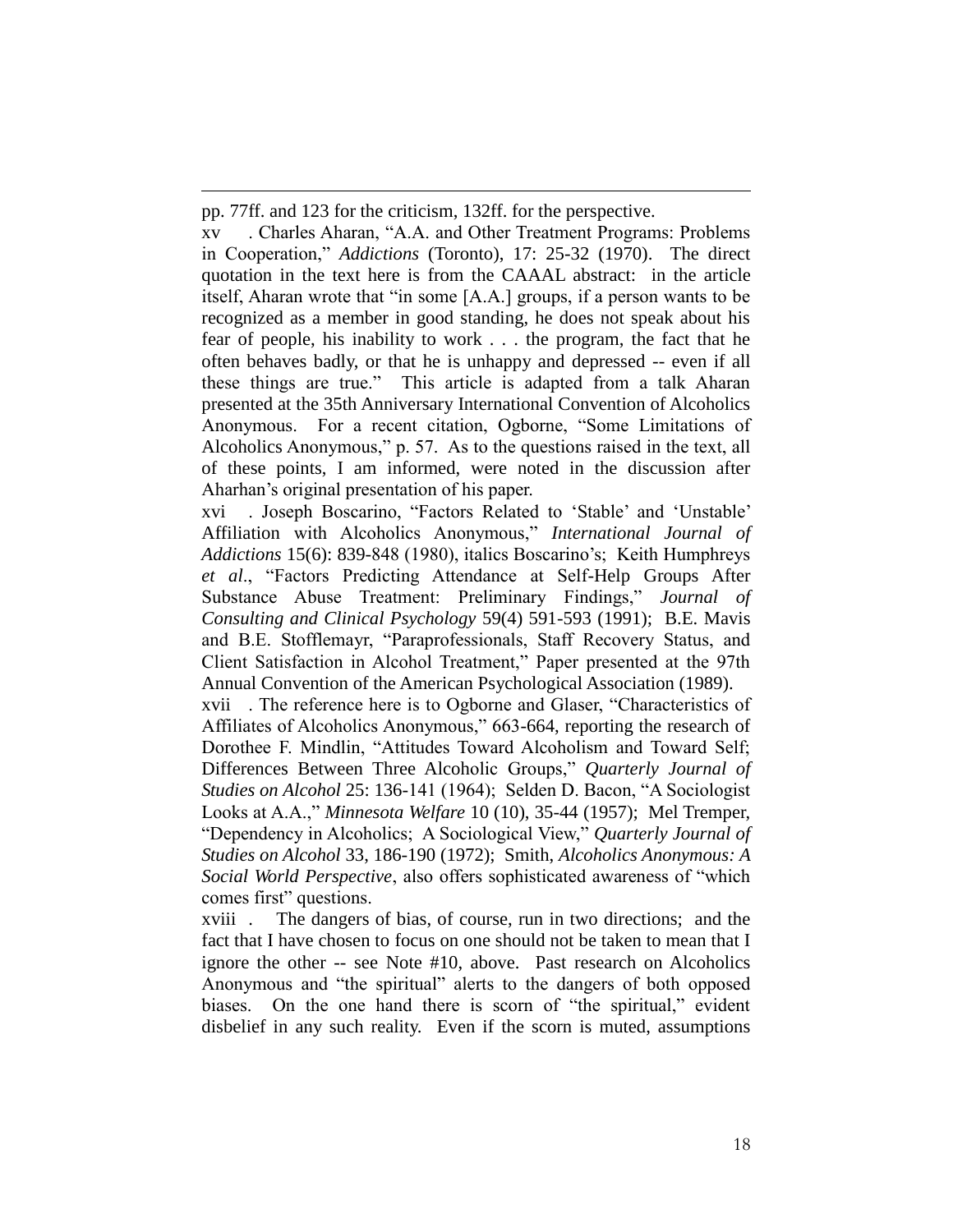that "the spiritual" is something else, "nothing but" a psychological deficiency or mental aberration or whatever -- such assumptions clearly impede honest research. But as destructive, from the other direction, is the tendency of some committed to "the spiritual" to smuggle into the questions asked or the interpretations generated particular theological assumptions. Theology, thought on spirituality, has its own story: unawareness of or failure to advert to that whole story also undermines the value of research on "Alcoholics Anonymous and 'the spiritual.'"

Taylor, p. 6, offers an example of the kind of sensitivity to context, and the kind of valuable but still unresearched questions, that respect can generate. Commenting on criticisms of A.A.'s "ideological quality and rigidity," Taylor acknowledged the truth of the observation, but suggested that the criticism missed an important aspect of that phenomenon: "A.A. protects its members [from manipulation by pathological or irresponsible members] by providing a fairly rigid ideological structure which limits the goals of the program . . . and by specifying very precisely how recovery is to be achieved, thus limiting and focusing the influence members may have on vulnerable newcomers and one another." Thus, A.A.'s ideological quality and rigidity "serve a very vital function, and it is doubtful if A.A. could survive, or at any rate be as helpful and safe for its members, without these qualities." The very professionals who most criticize A.A.'s rigidity, she suggests, would be the most appalled were this protection lacking.

xix . Trice and Staudenmeier, "A Sociocultural History of Alcoholics Anonymous," p. 17, opine that after calling Dr. Silkworth, "*Fortunately* . . . [Wilson] was assured that he was not mad . . ." (emphasis added).

xx . Aharan treated this directly in his "AA and Other Treatment Programs: Problems in Cooperation." Among more recent studies, see Linda Farris Kurtz, "Ideological Differences Between Professionals and A.A. Members," *Alcoholism Treatment Quarterly* 1: 73-86 (1984), and "Cooperation and Rivalry Between Helping Professionals and Members of A.A.," *Health and Social Work*, 10: 104-112 (1985).

xxi . John F. Lofland and Robert A. Lejeune, "Initial Interaction of Newcomers in Alcoholics Anonymous: A Field Experiment in Class Symbols and Socialization," which appeared in *Qualitative Methodology: Firsthand Involvement with the Social World*, ed. William J. Filstead (Chicago: Markham, 1970), pp. 107-118, after originally appearing in *Social Problems*, 8: 102-111 (1960). Responding was Fred Davis, "Comment on 'Initial Interaction of Newcomers in Alcoholics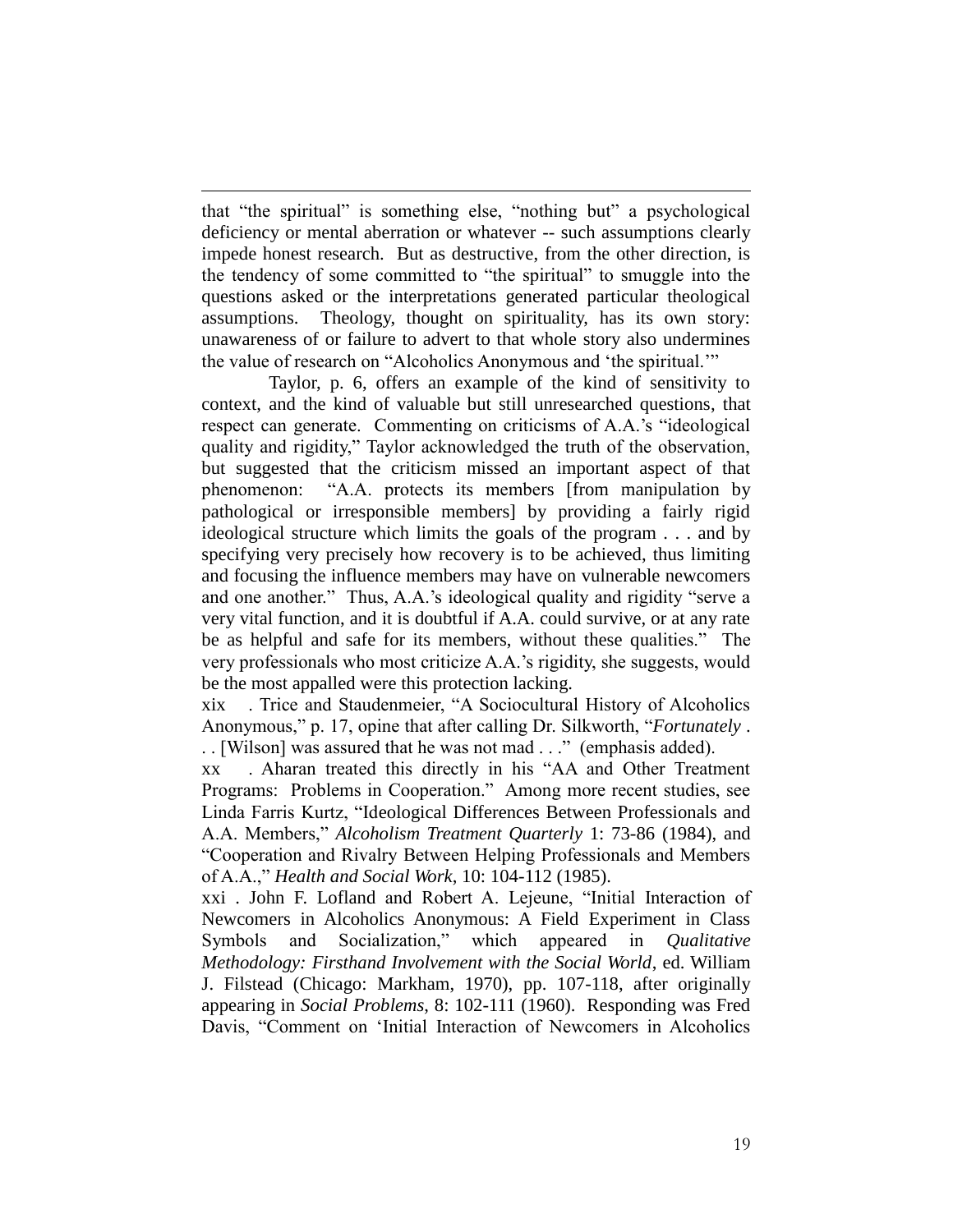Anonymous,'" in *Qualitative Methodology: Firsthand Involvement with the Social World*, pp. 271-274.

-

xxii . There is no time here to trace the history of criticism of A.A., which began with the *Journal of Nervous and Mental Diseases* review of the A.A. Big Book through Francis Chambers and Arthur Cain. The reviews of A.A.'s Big Book that appeared in the *Journal of the American Medical Association* and the *Journal of Nervous and Mental Diseases* were far from laudatory; the latter in fact was downright snide. The JAMA and JNMD reviews are both reprinted in Kurtz, *Not-God*, p. 92; Francis T. Chambers, "Analysis and Comparison of Three Treatment Measures for Alcoholism: Antabuse, the Alcoholics Anonymous Approach, and Psychotherapy," *British Journal of Addiction* 50: 29-41 (1953); Arthur H. Cain, *The Cured Alcoholic: New Concepts in Alcoholism Treatment and Research* (New York: John Day, 1964), based somewhat on Arthur H. Cain, *Philosophical Psychology of the Socially Estranged Alcoholic*, Columbia University Dissertation, 1960. Bill Wilson's reaction when some members became irate at Cain's publishing his criticisms more widely in *Harper's Magazine* and *The Saturday Evening Post* may be of interest. In a letter to a member who complained about Cain, Bill wrote:

Probably the Cain article kept some people away from A.A. Maybe some will stay sick longer, and maybe a few will die because of it.

But so far as we who are in the fold are concerned, I think it is a rather good experience. . . . the practice of absorbing stuff like that in good humor should be of value.

Despite its petulant and biased nature, the piece did contain some half-truths. It certainly applied to some A.A.'s at some places at some times! Therefore it should help us take heed of these natural tendencies.

[Wilson (New York) to Betty R., 11 February 1963.]

xxiii . The final quotation is Alasdair MacIntyre's, *After Virtue* (Notre Dame, IN: University of Notre Dame Press, 1981), p. 76; a more extended discussion of this point may be found in Stanton L. Jones, "A Religious Critique of Behavior Therapy," in William R. Miller and John E. Martin (eds.), *Behavior Therapy and Religion: Integrating Spiritual and Behavioral Approaches to Change* (Newbury Park, CA: SAGE, 1988), pp.139-170, *via* whom the quotation of Nietzsche is borrowed.

xxiv. On the futility – and frustration – of the demand to "prove" love,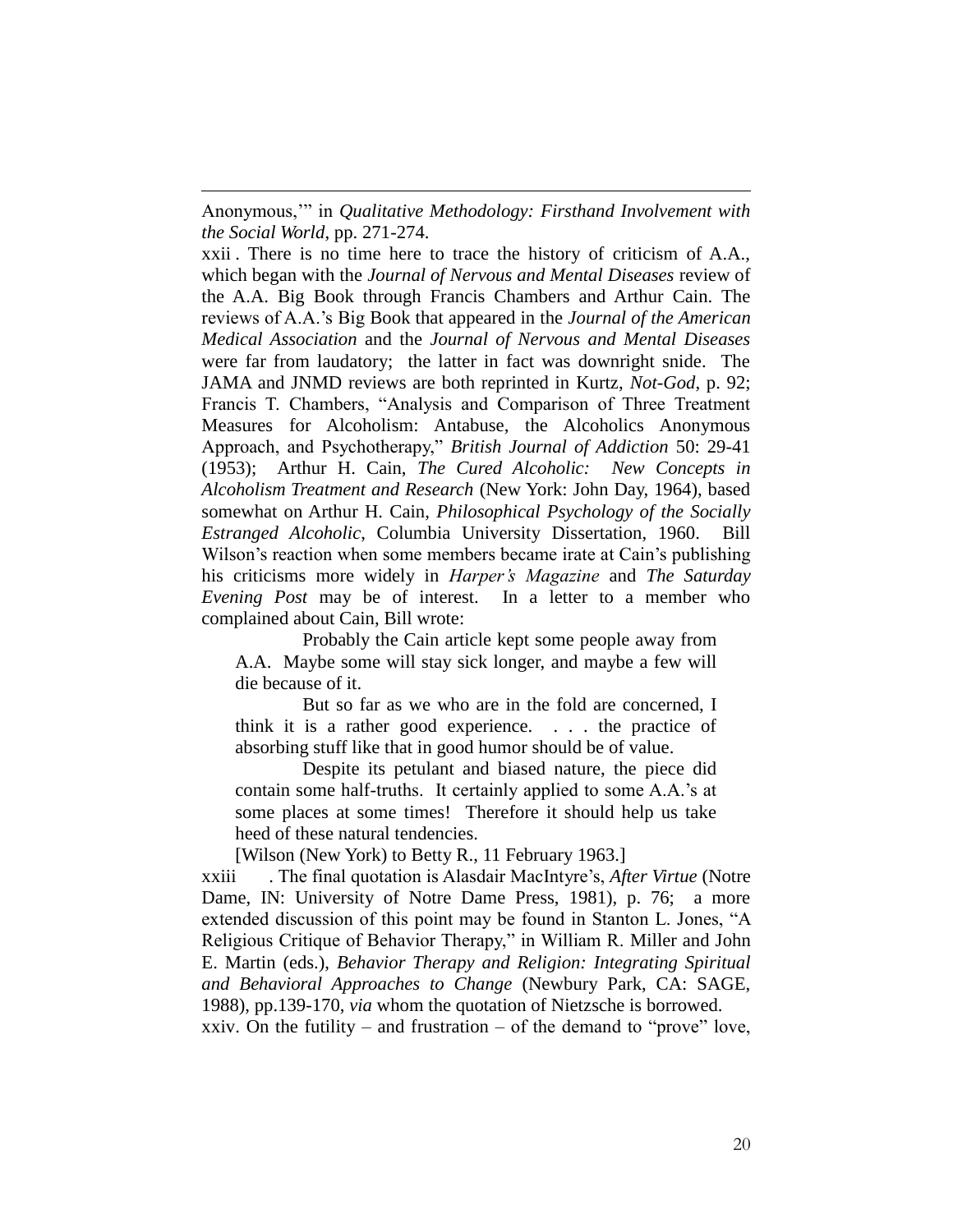see several of the essays collected in Leslie H. Farber, *Lying, Despair, Jealousy, Envy, Sex, Suicide, Drugs, and the Good Life* (New York: Basic Books, 1976), especially "Will and Anxiety," "Our Kindly Family Physician, Chief Crazy Horse," and "My Wife, The Naked Movie Star," pp. 13-34, 106-119, 146-162.

-

xxv . The recent research of affiliation has been helped by rediscovery of Harrison Trice, "A Study of the Process of Affiliation with Alcoholics Anonymous," *Quarterly Journal of Studies on Alcohol*, 18: 39-54 (1957); among the more accessible recent studies are David R. Rudy, *Becoming Alcoholic: Alcoholics Anonymous and the Reality of Alcoholism* (Carbondale, IL: Southern Illinois University Press, 1986, and Norman K. Denzin, *The Recovering Alcoholic* (Newbury Park, CA: Sage Publications, 1987).

In earliest A.A., the reading of specified books and the practice of sponsorship were seen as especially useful in triggering this capacity.

The use of psychedelic chemicals has often resurfaced in the history of research into "capacity for the spiritual"; see, for example, Charles Savage, "LSD, Alcoholism, and Transcendence," *Journal of Nervous and Mental Disease* 135: 429-435 (1962); Kenneth E. Godfrey, "LSD Therapy," in Ronald J. Catanzaro (ed.), *Alcoholism: The Total Treatment Approach* (Springfield, IL: C.C. Thomas, 1968), pp. 237-253; B.J. Albaugh and P.O. Anderson, "Peyote and the Treatment of Alcoholism Among American Indians," *American Journal of Psychiatry* 131: 1247-1250 (1974). Wilson's experiments are treated both in Ernest Kurtz, *Not-God: A History of Alcoholics Anonymous* (Center City, MN: Hazelden, 1979), pp. 136-137, and in even more detail in A.A.'s own *Pass It On: The Story of Bill Wilson and How the A.A. Message Reached the World* (New York: Alcoholics Anonymous World Services, Inc. 1984), pp. 369ff.

"Sober intoxication" is treated, *passim*, in both Bernard McGinn, *The Foundations of Mysticism* (New York: Crossroad, 1991), and E.R. Dodds, *The Greeks and the Irrational* (Berkeley: University of California Press, 1951).

xxvi. John Clancy, "The Use of Intellectual Processes in Group Psychotherapy with Alcoholics," *Quarterly Journal of Studies on Alcohol* 23: 432-441 (1962); see some follow-up in David R. Rudy, *Becoming Alcoholic: Alcoholics Anonymous and the Reality of Alcoholism*, and Norman K. Denzin, *Treating Alcoholism: An Alcoholics Anonymous Approach* (Newbury Park, CA: Sage Publications, 1987);